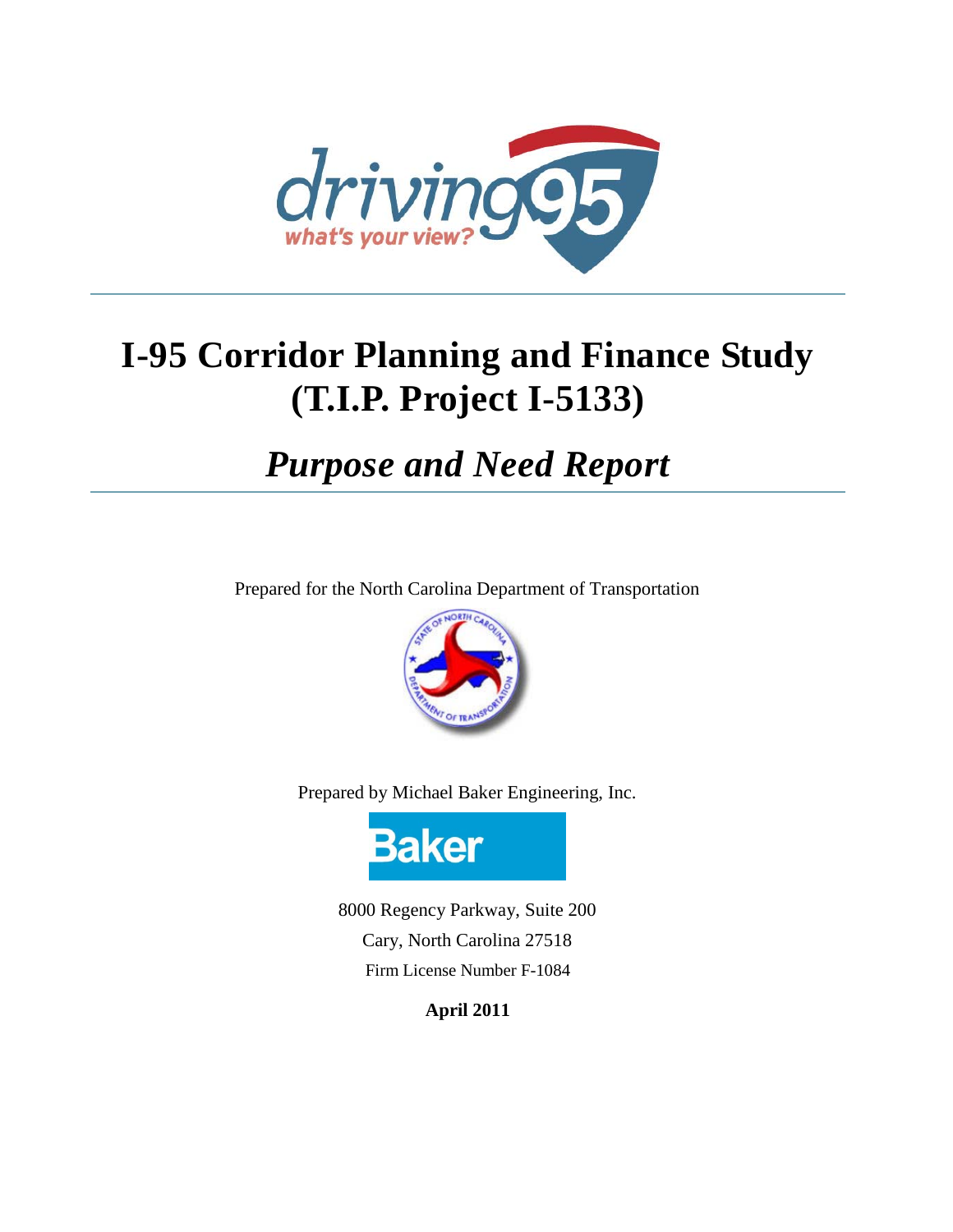# **Table of Contents**

| 1.1 |  |
|-----|--|
| 1.2 |  |
| 1.3 |  |
| 1.4 |  |
| 1.5 |  |
|     |  |
| 3.0 |  |

Appendix 1. Traffic Estimates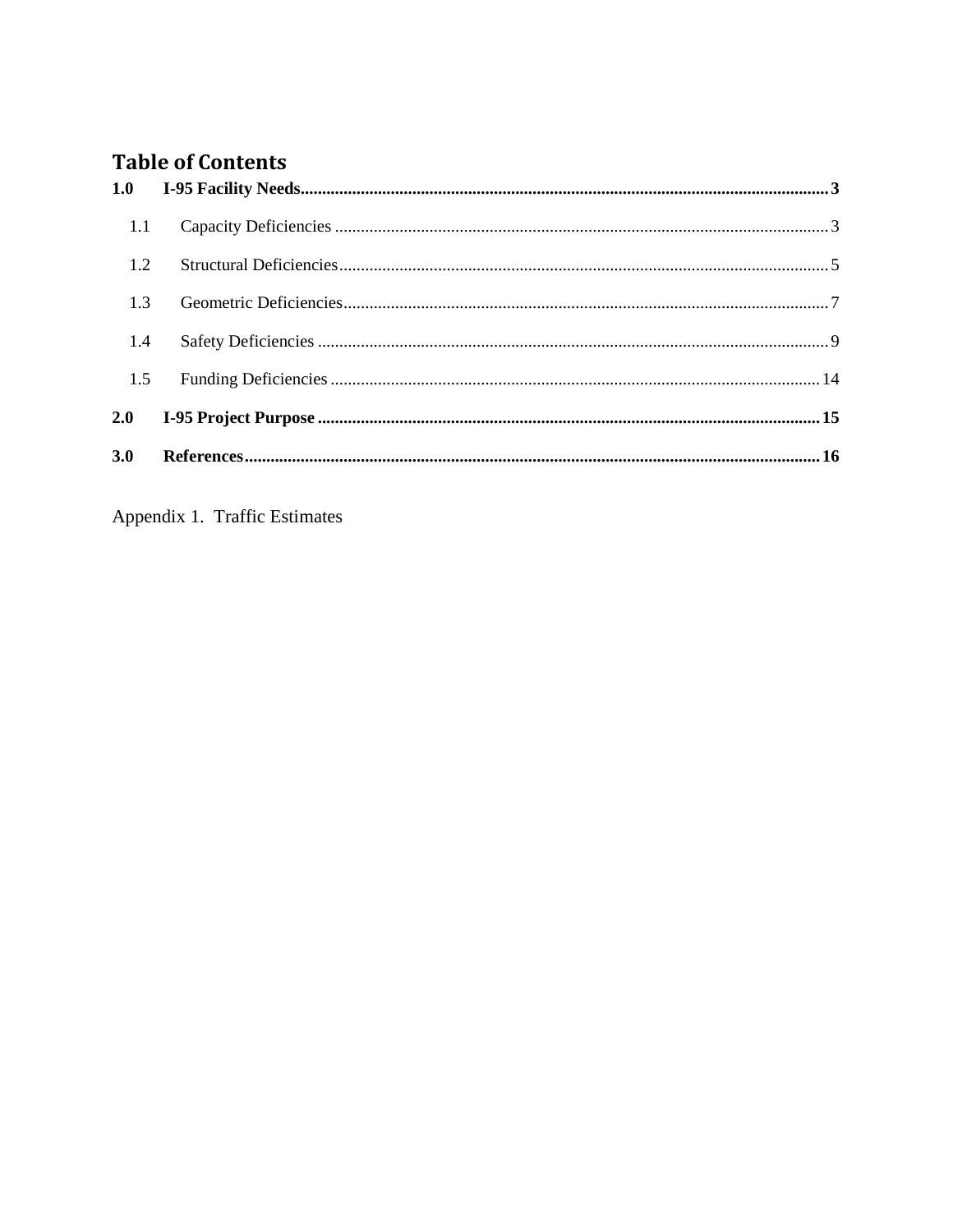## **Introduction and Background**

The North Carolina Department of Transportation (NCDOT), in cooperation with the Federal Highway Administration (FHWA), initiated the Interstate 95 (I-95) Corridor Planning and Finance Study (I-95 Study) to determine the required capacity, safety, and rehabilitation requirements of the I-95 corridor within North Carolina from the South Carolina state line to the Virginia state line, a distance of approximately 182 miles. From south to north, I-95 passes through the following North Carolina counties: Robeson, Cumberland, Harnett, Johnston, Wilson, Nash, Halifax, and Northampton.

I-95 is one of the most vital transportation facilities on the east coast of the United States, serving such metropolitan areas as Miami, Washington, D.C., Baltimore, Philadelphia, New York, and Boston. It is the major north-south artery in the east for freight traffic carrying goods into and out of North Carolina. As such, this interstate is critical to the North Carolina economy. Trucks currently account for approximately 23 percent of daily traffic on I-95 in North Carolina (NCDOT, 2009).

The I-95 Study is designed to develop the purpose and need for improvements to the I-95 corridor and to assist in the development and evaluation of alternatives in order to determine those to be advanced for further study pursuant to the National Environmental Policy Act (NEPA). It is anticipated that potential alternatives will include improvements within or immediately adjacent to the existing I-95 right of way. Several financing strategies, including tolling, will also be evaluated as part of the study.

The I-95 Study follows FHWA "Planning and Environment Linkages" (PEL) guidance as defined in the Safe, Accountable, Flexible, Efficient Transportation Equity Act: A Legacy for Users (SAFETEA-LU) Act. The PEL guidance ensures that environmental, community, and economic goals are addressed in the early stages of federally funded transportation projects. PEL is intended to inform subsequent NEPA studies by working with resource agencies to come to an agreement on logical termini and eliminate certain alternatives to streamline the project development process.

This report describes the purpose and need for improvements to I-95 in North Carolina. It is based on two documents completed as part of the I-95 Study, an environmental screening and a study area needs assessment. The environmental screening document was a screening-level evaluation based on currently available geographic information system (GIS) information for land use, zoning, demographics, natural resources, cultural resources, and hazardous waste sites (Michael Baker Engineering, 2010). Selected ground-truthing was conducted to gauge the accuracy of the existing GIS information and identify potential problem areas.

The study area needs assessment report provided an overview of existing safety conditions, traffic operations and design elements within the I-95 corridor (PBS&J, 2010a). This assessment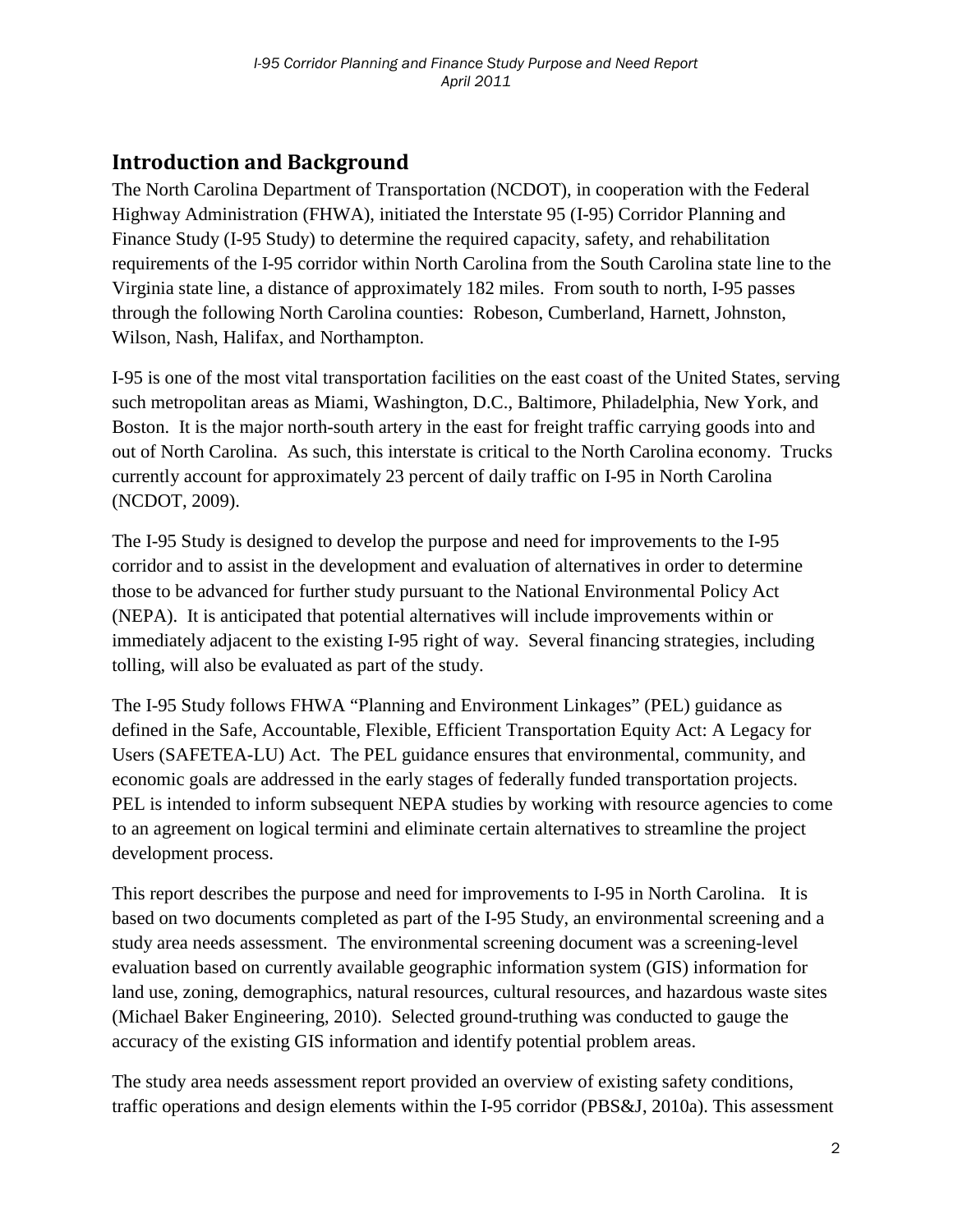summarized the current traffic, safety, and condition of I-95 in North Carolina. It was developed to help understand the design and maintenance requirements, as well as the funding issues, associated with improvements to I-95.

# <span id="page-3-0"></span>**1.0 I-95 FACILITY NEEDS**

Construction of I-95 in North Carolina began in the 1950s and consisted of a 4-lane, median divided interstate highway stretching from Robeson County to Northampton County when it was completed in 1980. Various sections of I-95 were improved between 1998 and 2008. NCDOT spent \$110 million on pavement rehabilitation, bridge reconstruction, and preservation projects on approximately 35 miles of I-95, primarily in the southern portion of the corridor. Other sections have not been improved since initial construction was completed. For this reason, the needs of the facility vary throughout the project length. However, the following needs were most commonly encountered during the needs assessment:

- Capacity deficiencies
- Structural deficiencies
- Geometric deficiencies
- Safety deficiencies
- Funding deficiencies.

## <span id="page-3-1"></span>**1.1 Capacity Deficiencies**

Current (2008) and projected future (2040) traffic for segments of I-95 in North Carolina are included in Appendix 1 (PBS&J, 2010a). Based on 2008 traffic data, the Average Annual Daily Traffic (AADT) for segments of I-95 ranges from 29,000 vehicles per day (vpd) between exits 107 and 119 (Johnston and Wilson Counties) to 46,000 vpd between exits 73 and 79 (Harnett and Johnston Counties). If no improvements are made to I-95, it is projected that the AADT for I-95 in 2040 will range from 32,100 vpd between exits 116 and 119 (Wilson County) to 98,200 vpd between exits 46 and 49 in Cumberland County.

The effectiveness of a roadway segment in serving traffic demand is measured in terms of level of service. Level of service (LOS) is a qualitative measure of traffic conditions and driver perception. It is based on such factors as speed, travel time, maneuverability, interruptions, comfort, convenience, and safety. The LOS is defined with letter designations from A through F, which can be applied to both roadway segments and intersections. LOS A represents the best operating conditions and LOS F represents the worst. In urban areas, LOS D or better is considered acceptable. LOS C or better is desirable in rural and suburban areas where trip lengths are longer. Table 1 describes the traffic conditions generally associated with each LOS designation.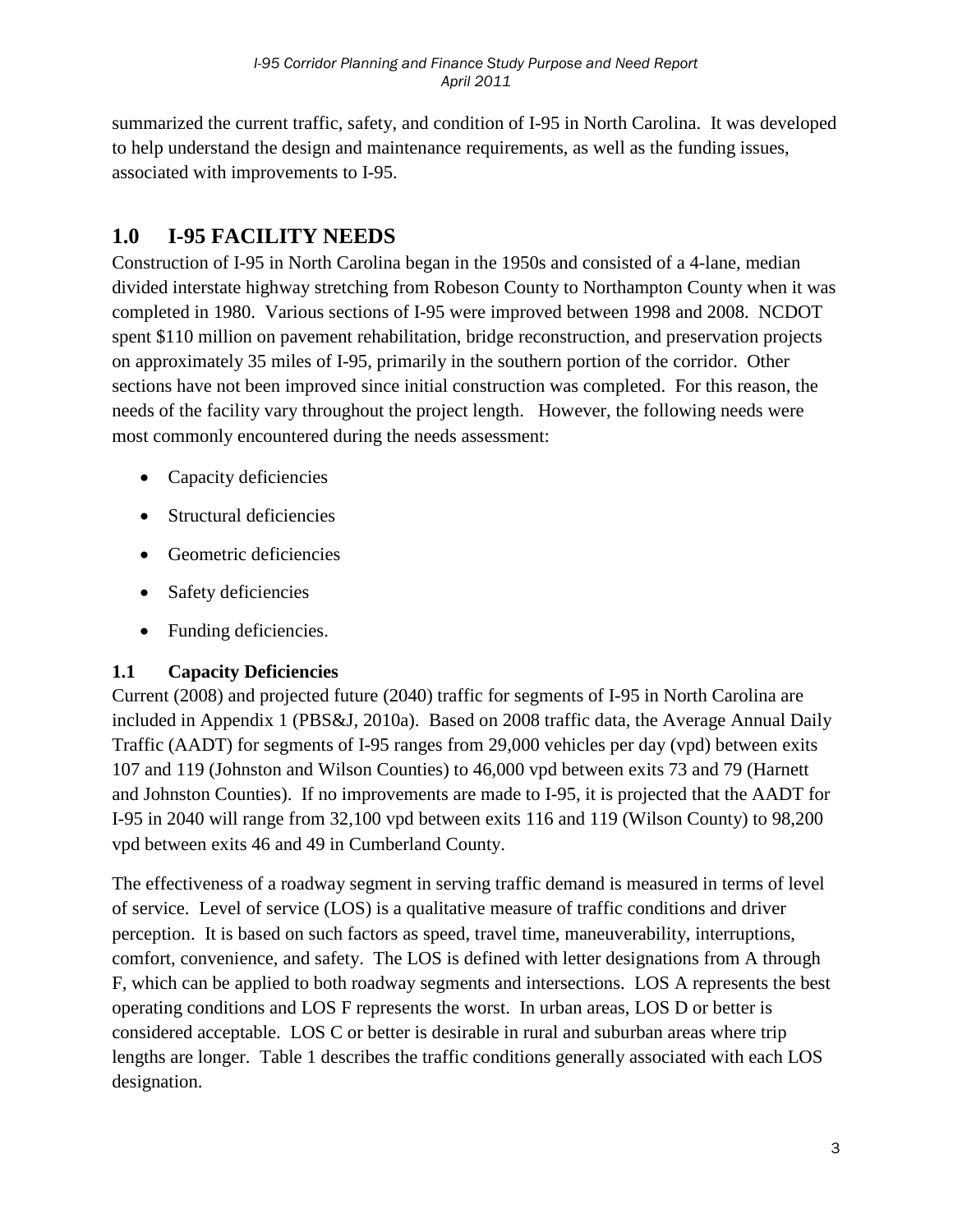| <b>LEVEL OF SERVICE</b><br>(LOS) | <b>TRAFFIC FLOW CONDITIONS</b>                                                                                                                                                                                                                                                                                 |
|----------------------------------|----------------------------------------------------------------------------------------------------------------------------------------------------------------------------------------------------------------------------------------------------------------------------------------------------------------|
| $\mathbf{A}$                     | Free flow operations. Vehicles are almost completely unimpeded in<br>their ability to maneuver within the traffic stream. The general level of<br>physical and psychological comfort provided to the driver is still high.                                                                                     |
| B                                | Reasonably free flow operations. The ability to maneuver within the<br>traffic stream is only slightly restricted and the general level of<br>physical and psychological comfort provided to the driver is still high.                                                                                         |
| $\mathbf C$                      | Flow with speeds at or near free flow speeds. Freedom to maneuver<br>within the traffic stream is noticeably restricted and lane changes<br>require more vigilance on the part of the driver. The driver notices an<br>increase in tension because of the additional vigilance required for safe<br>operation. |
| D                                | Speeds decline with increasing traffic. Freedom to maneuver within<br>the traffic stream is more noticeably limited. The driver experiences<br>reduced physical and psychological comfort levels.                                                                                                              |
| $\bf{E}$                         | At lower boundary, the facility is at capacity. Operations are volatile<br>because there are virtually no gaps in the traffic stream. There is little<br>room to maneuver. The driver experiences poor levels of physical and<br>psychological comfort.                                                        |
| $\mathbf F$                      | Breakdowns in traffic flow. The number of vehicles entering the<br>highway section exceeds the capacity or ability of the highway to<br>accommodate that number of vehicles. There is little or no room to<br>maneuver. The driver experiences poor levels of physical and<br>psychological comfort.           |

|  |  |  |  | <b>Table 1. Level of Service Classifications and Conditions</b> |
|--|--|--|--|-----------------------------------------------------------------|
|--|--|--|--|-----------------------------------------------------------------|

Source: Transportation Research Board, 2000

LOS estimates were developed for existing I-95 (based on 2008 traffic data) and for projected conditions (with no improvements to I-95) in 2040. These data are shown in Appendix 1. In 2008, most segments of I-95 were rated as LOS C (42 segments). A total of 8 segments were rated as LOS B and 7 were rated as LOS D (areas including exits 17 through 20 in Robeson County, exits 56 to 58 in Cumberland County, exits 71 to 72 in Harnett County, and exits 73 to 79 in Harnett and Johnston Counties).

In 2040, there is one segment (exits 116 through 119 in Wilson County) projected to operate at LOS B and8 segments projected to operate at LOS C. From exit 13 in Robeson County to exit 107 in Johnston County, all segments are projected to operate at LOS D, E, or F, including a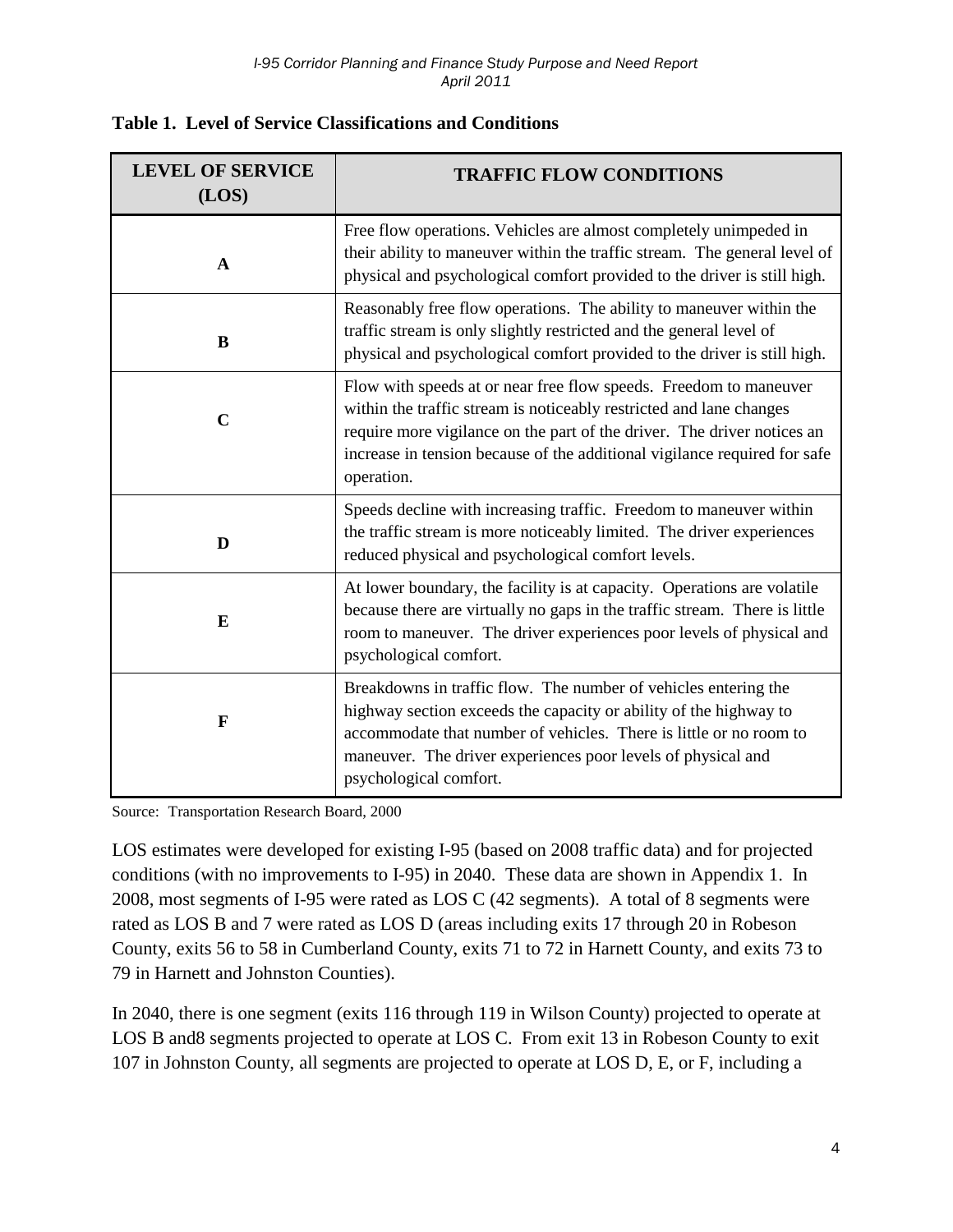continuous stretch from exit 17 in Robeson County to exit 79 in Johnston County where all segments are projected to operate at LOS F.

## <span id="page-5-0"></span>**1.2 Structural Deficiencies**

Throughout the I-95 corridor, there are places where bridges cross over the interstate and areas where I-95 crosses over streams, railroads, or other roadways. There are also areas of I-95 that are in need of resurfacing or more extensive roadway subgrade (i.e., beneath the pavement) repairs. The following structural deficiencies have been identified along the I-95 corridor based on data from NCDOT.

**Bridges.** There are currently 73 bridges that carry the mainline of I-95 over roadways, railroads, and bodies of water. There are also 119 bridges that carry crossroads over I-95. Summaries of reported bridge conditions along I-95, based on regularly-updated Bridge Inspection Reports, by location, are shown in Table 2 and Table 3. Note that NCDOT was unable to provide bridge inspection reports for some bridges on and along I-95, so the tables do not sum to the 192 total bridges.

| <b>County</b> | <b>Condition of Bridges</b> |                |          |  |  |  |
|---------------|-----------------------------|----------------|----------|--|--|--|
|               | Poor                        | Fair           | Good     |  |  |  |
| Robeson       | $\overline{0}$              | 12             | C        |  |  |  |
| Cumberland    | $\overline{0}$              | 11             | 3        |  |  |  |
| Harnett       | $\theta$                    | $\mathfrak{D}$ | $\Omega$ |  |  |  |
| Johnston      | $\mathfrak{D}$              | 9              |          |  |  |  |
| Wilson        | $\theta$                    |                |          |  |  |  |
| Nash          | $\theta$                    | 11             |          |  |  |  |
| Halifax       | $\overline{0}$              | 4              | 4        |  |  |  |
| Northampton   | $\theta$                    |                |          |  |  |  |

#### **Table 2. Condition of Bridges on I-95\***

Source: PBS&J, 2010a

\*Infrastructure ratings are as follows: Good: exceeds accepted standards; Fair: meets accepted standards; Poor: falls below accepted standards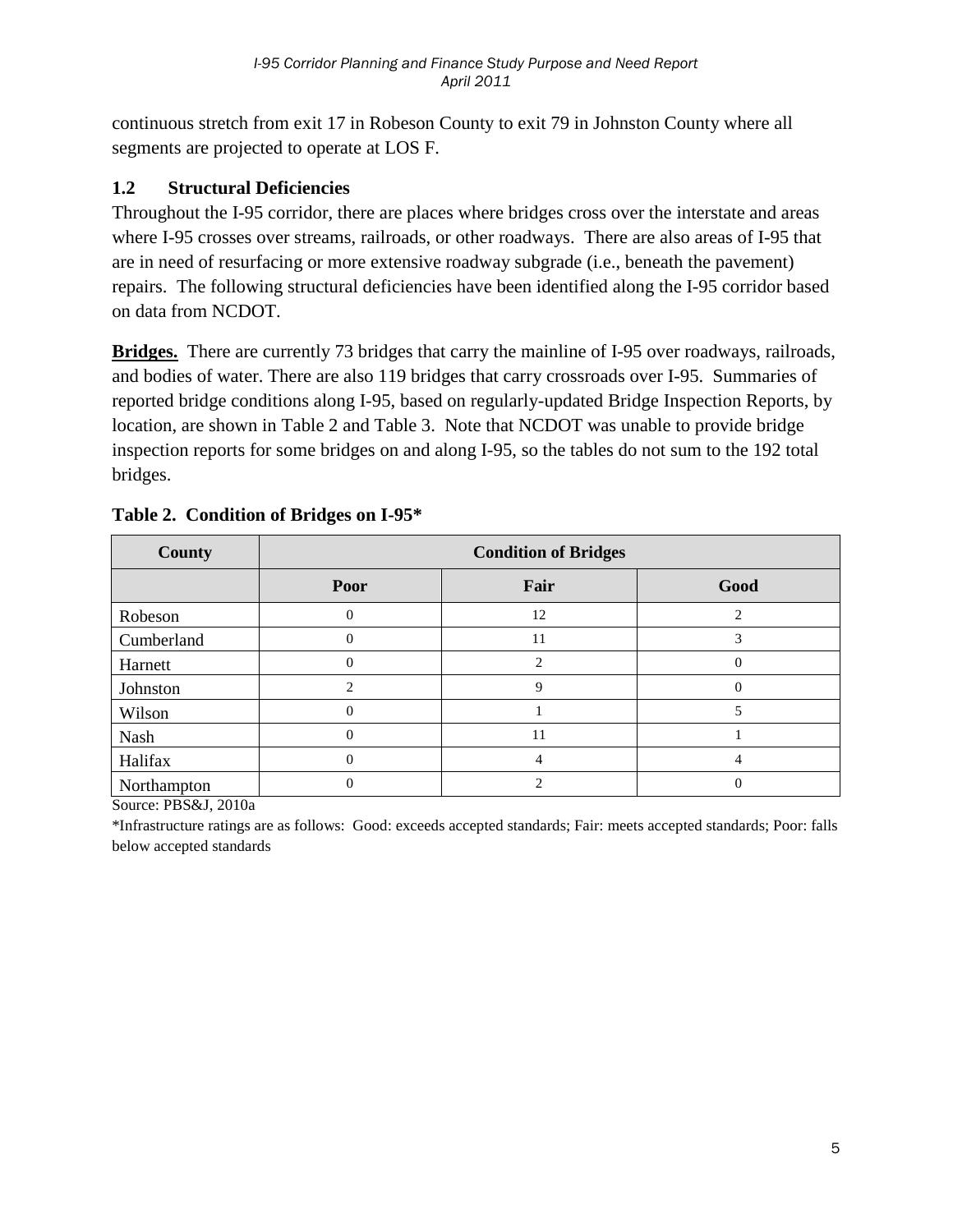| County      | <b>Condition of Bridges</b> |      |          |  |  |  |
|-------------|-----------------------------|------|----------|--|--|--|
|             | Poor                        | Fair | Good     |  |  |  |
| Robeson     | 2                           | 13   |          |  |  |  |
| Cumberland  |                             | 19   |          |  |  |  |
| Harnett     | 4                           |      | $\Omega$ |  |  |  |
| Johnston    | $\theta$                    | 16   |          |  |  |  |
| Wilson      | $\Omega$                    | 11   |          |  |  |  |
| Nash        | $\Omega$                    | 14   |          |  |  |  |
| Halifax     | $\Omega$                    | 11   |          |  |  |  |
| Northampton |                             | 3    | $\Omega$ |  |  |  |

#### **Table 3. Condition of Bridges over I-95\***

Source: PBS&J, 2010a

\*Infrastructure ratings are as follows: Good: exceeds accepted standards; Fair: meets accepted standards; Poor: falls below accepted standards

Currently, 24 overpass bridges on I-95 do not meet the minimum vertical clearance requirement of 16 feet, making them functionally obsolete. The state of North Carolina mandates that no vehicle shall exceed a height of 13 feet, 6 inches (NC General Statute 20-116), and there are no overpass bridges on I-95 that are less than this height. The number of height deficient bridges by county are:

- Robeson County, 7 bridges
- Cumberland County, 5 bridges
- Harnett County, 4 bridges
- Johnston County, 3 bridges
- Wilson County, 0 bridges
- Nash County, 0 bridges
- Halifax County, 5 bridges
- Northampton County, 1 bridge.

There are six bridges categorized as structurally deficient and twelve categorized as functionally obsolete among the 73 bridges along the I-95 roadway. Additionally, there are 20 bridges categorized as structurally deficient and 32 as functionally deficient on bridges that cross over I-95.

**Pavement Condition.** The condition of pavement on I-95 was determined based on NCDOT's 2008 Pavement Condition Ratings and is shown in Table 4. Pavement sections with a rating of 75 or more are considered to be in Good condition, between 50 to 74 in Fair condition, and less than 50 in Poor condition. Areas of pavement in Poor and Fair conditions were found in parts of Nash County (15 miles of Poor and 13 miles of Fair) and Halifax County (13 miles of Poor and 10 miles of Fair). In Johnston County, 2 miles were listed in Fair condition. All other paved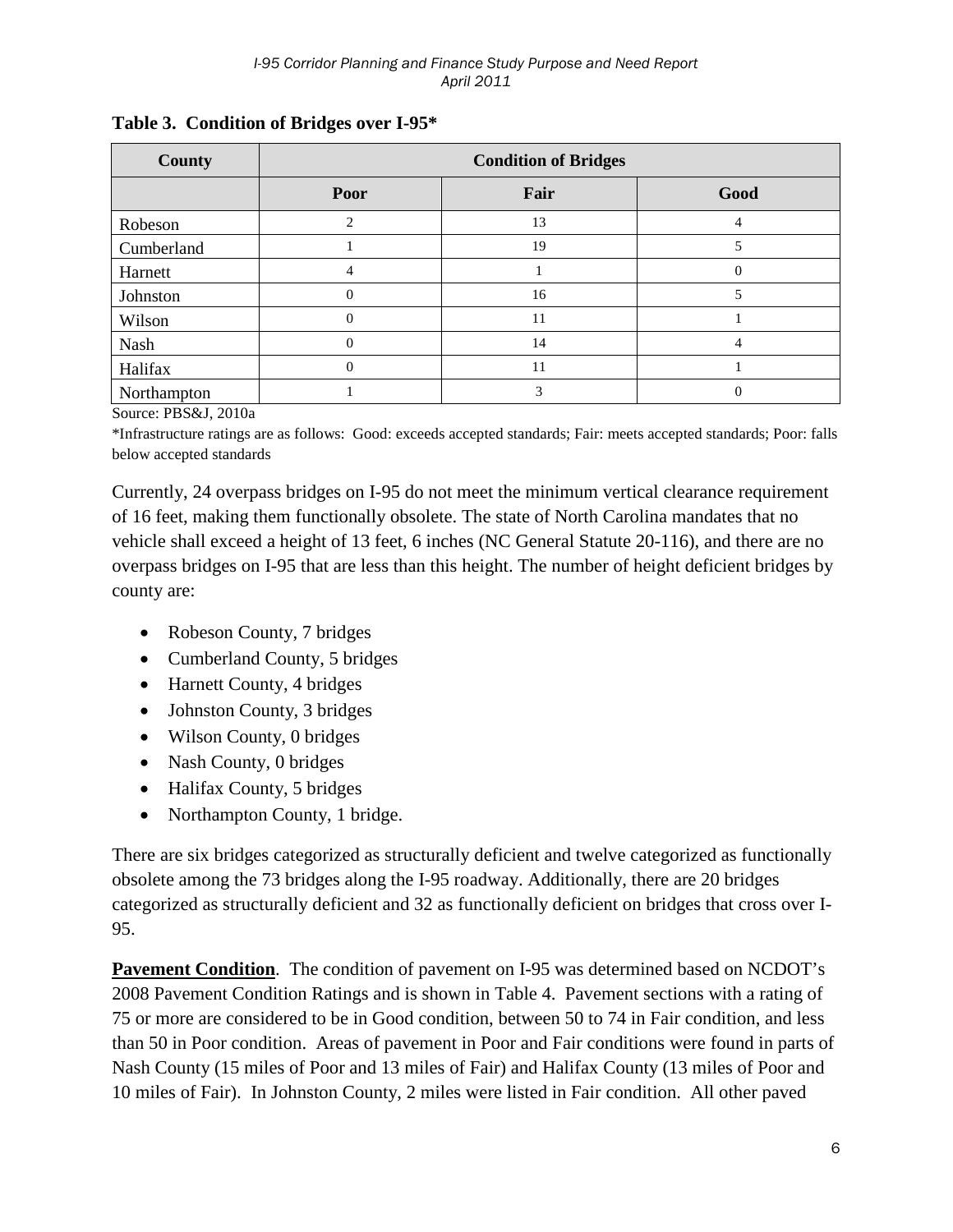areas (303 miles of pavement) were listed in Good condition. Although the pavement conditions along the I-95 corridor are generally sufficient, the study area needs assessment report found that the pavement structure was in need of reconstruction and continued resurfacing efforts would not extend the life of the facility as intended.

| County      | <b>Condition of Pavement (Miles per Category)</b> |                              |    |  |  |  |  |
|-------------|---------------------------------------------------|------------------------------|----|--|--|--|--|
|             | Poor $(<50)$                                      | Fair $(50-75)$<br>Good (>75) |    |  |  |  |  |
| Robeson     |                                                   |                              | 77 |  |  |  |  |
| Cumberland  | $\overline{0}$                                    | $\Omega$                     | 60 |  |  |  |  |
| Harnett     |                                                   | 0                            | 18 |  |  |  |  |
| Johnston    | 0                                                 | $\mathcal{D}_{\mathcal{L}}$  | 59 |  |  |  |  |
| Wilson      | $\Omega$                                          | $\Omega$                     | 33 |  |  |  |  |
| Nash        | 15                                                | 14                           | 23 |  |  |  |  |
| Halifax     | 30                                                | 10                           | 19 |  |  |  |  |
| Northampton | 0                                                 | $\theta$                     | 15 |  |  |  |  |

**Table 4. Condition of Pavement on I-95**

Source: PBS&J, 2010a

## <span id="page-7-0"></span>**1.3 Geometric Deficiencies**

Federal Highway Administration (FHWA) roadway design standards have changed since construction of I-95 began in the 1950s. Certain portions of I-95 do not meet these updated requirements, primarily in the areas of ramp configuration and interchange spacing. There are also certain portions of I-95 with less than recommended sight distances.

Ramp Configuration. Currently, there are 56 interchanges along the I-95 corridor. Of the ramps at these interchanges, 45 have less than optimal distance for either accelerating onto I-95 or decelerating off I-95; 6 ranked as Poor and 39 ranked as Fair. Of the ramps listed as being in Poor Condition, 4 are in Johnston County and one each are in Robeson and Harnett Counties, as shown in Table 5.

| County                       | Location                                 | <b>Mile</b><br>marker | <b>Direction</b> | Ramp                       |
|------------------------------|------------------------------------------|-----------------------|------------------|----------------------------|
| Robeson                      | NC 211 (N. Roberts Ave.) interchange     | 20                    | northbound       | Loop on-ramp               |
| Harnett                      | SR 1811 (Bud Hawkins Rd.)<br>interchange | 70                    | southbound       | Loop off-ramp              |
| Johnston                     | NC 210 interchange                       | 95                    | northbound       | Loop on-ramp               |
| Johnston                     | US 70 interchange                        | 97                    | northbound       | Loop on-ramp               |
| Johnston                     | SR 1927 (E. Anderson St.) interchange    | 98                    | southbound       | Southbound loop<br>on-ramp |
| Johnston<br>$0.$ DD001 0010. | SR 2339 (Bagley Rd.) interchange         | 105                   | northbound       | Northbound on-<br>ramp     |

**Table 5. Interchanges with Poor Exit or Entrance Ramp Designs**

Source: PBS&J, 2010a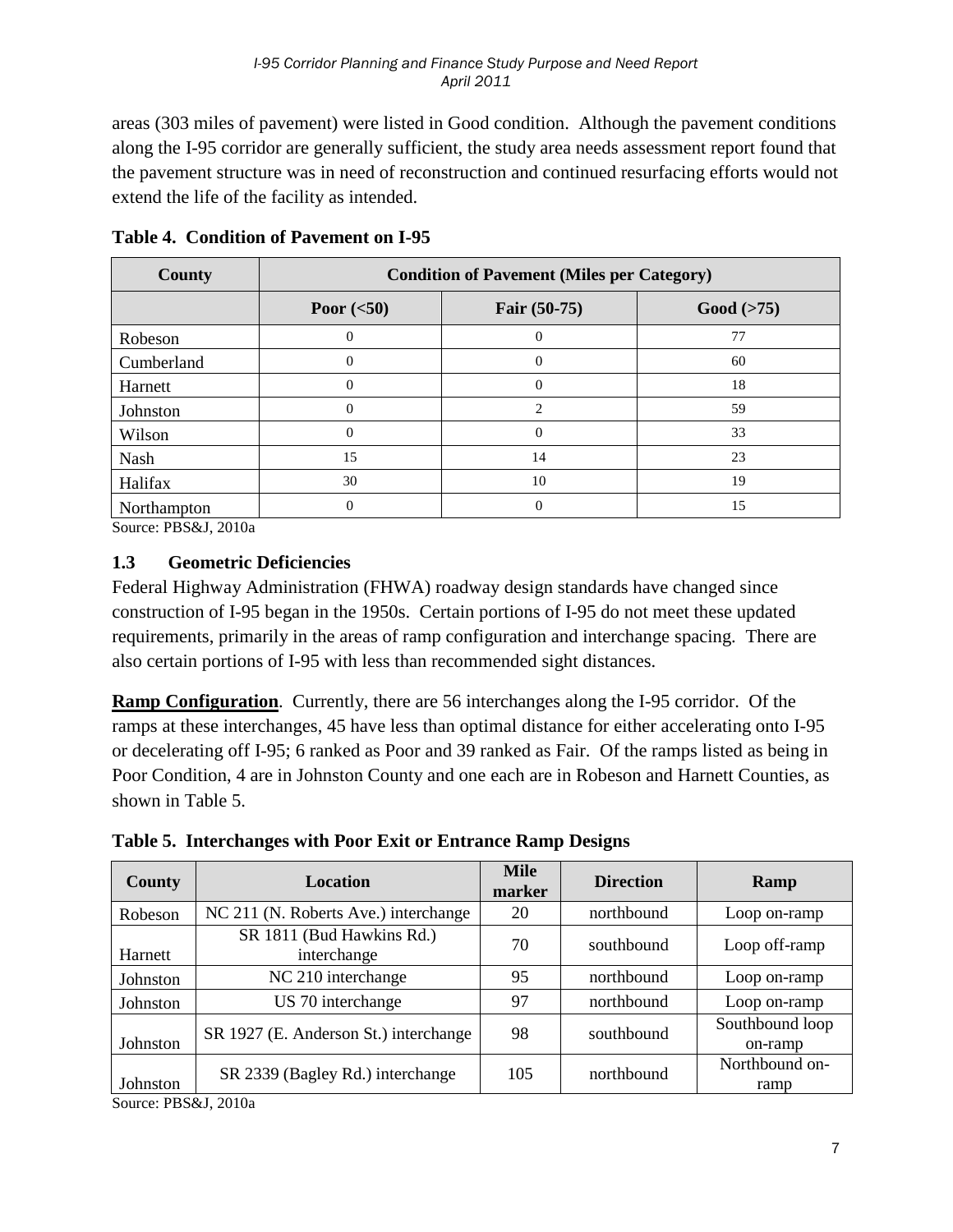Additionally, there are several ramps along the I-95 corridor where an access road ties into the entrance or exit ramp for I-95. This type of design may increase the potential for accidents along the interchange ramp and contribute to the inefficient operation of the ramp.

**Interchange Spacing**. Interchange spacing can influence freeway traffic operations. The American Association of State Transportation and Highway Officials (AASTHO) "A Policy on Geometric Design of Highways and Streets" (AASHTO Green Book) recommends a minimum interchange spacing of 1.0 miles in urban areas and 3.0 miles in rural areas. AASHTO notes that this distance is considered a general rule and other site-specific factors (weaving volume, signage, lengths of the deceleration and acceleration lanes, etc.) impact appropriate interchange spacing distances. Of the 56 total interchanges along the I-95 corridor in NC, there are 23 instances where the interchanges to not meet the current minimum interchange spacing requirements established by the FHWA (see Table 6).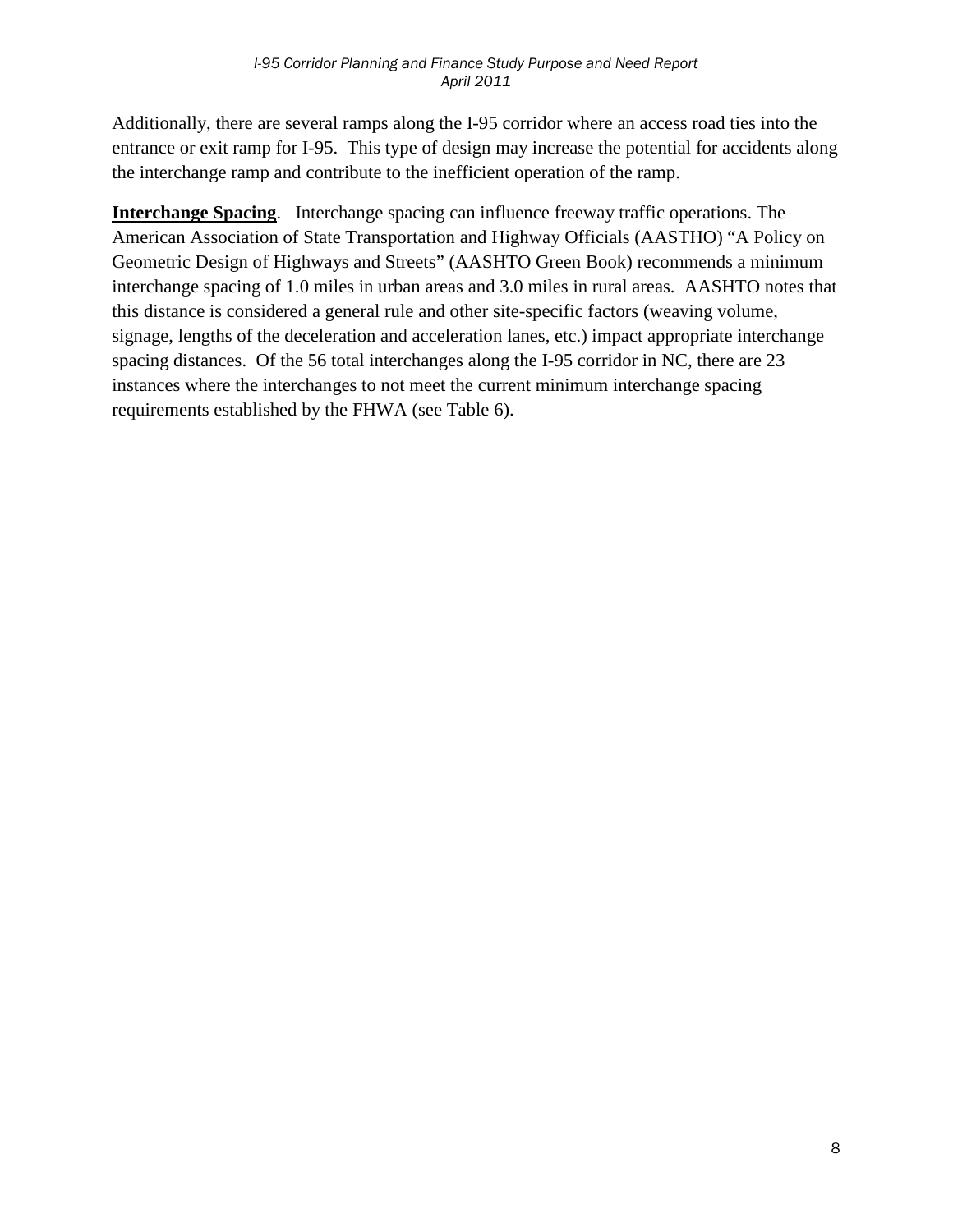| <b>County</b>        | <b>Area</b><br><b>Type</b> | <b>Interchange</b><br><b>Spacing</b><br>(miles) | <b>Segment Start</b>                             | <b>Segment End</b>                                          |
|----------------------|----------------------------|-------------------------------------------------|--------------------------------------------------|-------------------------------------------------------------|
| Robeson              | Rural                      | 1.6                                             | NC 20 (W. Broad St.) (Exit 31)                   | US 301 (Exit 33)                                            |
| Cumberland           | Rural                      | 1.0                                             | I-95 Business (Exit 40)                          | NC 59 (Chickenfoot Rd.)<br>(Exit 41)                        |
| Cumberland           | Rural                      | 2.6                                             | NC 59 (Chickenfoot Rd.) (Exit 41)                | SR 2341 (Claude Lee Rd.)<br>(Exit 44)                       |
| Cumberland           | Rural                      | 2.2                                             | SR 2341 (Claude Lee Rd.)<br>(Exit 44)            | NC 87 (Exit 46)                                             |
| Cumberland           | Rural                      | 2.7                                             | NC Highway 53/210<br>(Cedar Creek Rd.) (Exit 49) | NC 24 (Exit 52)                                             |
| Cumberland           | Rural                      | 1.0                                             | SR 1832 (Murphy Rd.) (Exit 55)                   | I-95 Business (Exit 56)                                     |
| Cumberland           | Rural                      | 1.9                                             | I-95 Business (Exit 56)                          | I-295 (Fayetteville Outer Loop) /<br><b>US 13 (Exit 58)</b> |
| Harnett              | Rural                      | 1.2                                             | SR 1811 (Bud Hawkins Rd.)<br>(Exit 70)           | SR 1002 (Long Branch Rd.)<br>(Exit 71)                      |
| Harnett              | Rural                      | 1.7                                             | SR 1002 (Long Branch Rd.)<br>(Exit 71)           | SR 1793 (Pope Rd.) (Exit 72)                                |
| Harnett              | Urban                      | 0.6                                             | SR 1793 (Spring Branch Rd.)<br>(Exit 72)         | US 421 (Cumberland St.)<br>(Exit 73)                        |
| Harnett              | Rural                      | 1.9                                             | US 421 (Cumberland St.) (Exit 73)                | SR 1808 (Jonesboro Rd.)<br>(Exit 75)                        |
| Harnett              | Rural                      | 2.0                                             | SR 1808 (Jonesboro Rd.) (Exit 75)                | SR 1709 (Hodges Chapel Rd.)<br>(Exit 77)                    |
| Harnett/<br>Johnston | Rural                      | 2.6                                             | SR 1709 (Hodges Chapel Rd.)<br>(Exit 77)         | <b>NC 50 (Exit 79)</b>                                      |
| Johnston             | Rural                      | 1.6                                             | <b>NC 50 (Exit 79)</b>                           | I-40 (Exit 81)                                              |
| Johnston             | Rural                      | 2.2                                             | SR 1178 (Keen Rd.) (Exit 87)                     | <b>US 701 (Exit 90)</b>                                     |
| Johnston             | Rural                      | 2.1                                             | NC 210/US 70 (Exit 95)                           | US 70 Alternate (Exit 97)                                   |
| Johnston             | Rural                      | 1.2                                             | US 70 Alternate (Exit 97)                        | SR 1927 (Pine Level Selma Rd.)<br>(Exit 98)                 |
| Johnston             | Rural                      | 1.2                                             | SR 2137 (Pittman Rd.) (Exit 101)                 | SR 2130 (East Main St.)<br>(Exit 102)                       |
| Johnston             | Rural                      | 2.1                                             | SR 2130 (East Main St.) (Exit 102)               | SR 2339 (Bagley Rd.) (Exit 105)                             |
| Johnston             | Rural                      | 1.4                                             | SR 2339 (Bagley Rd.) (Exit 105)                  | SR 2342 (Princeton Kenly Rd.)<br>(Exit 106)                 |
| Johnston             | Rural                      | 1.2                                             | SR 2342 (Princeton Kenly Rd.)<br>(Exit 106)      | US 301 (Exit 107)                                           |
| Wilson               | Rural                      | 2.1                                             | I-795/US 264 (Exit 119)                          | US 264 Alternate (Raleigh Rd.)<br>(Exit 121)                |

|  |  |  | Table 6. I-95 Freeway Segments with Undesirable Interchange Spacing |  |  |  |  |  |  |  |
|--|--|--|---------------------------------------------------------------------|--|--|--|--|--|--|--|
|--|--|--|---------------------------------------------------------------------|--|--|--|--|--|--|--|

Source: PBS&J, 2010a

## <span id="page-9-0"></span>**1.4 Safety Deficiencies**

Based on historic crash data (1990 to 2008), I-95 has a lower total crash rate than comparable interstates in North Carolina, but a higher rate of fatal crashes (see Table 7).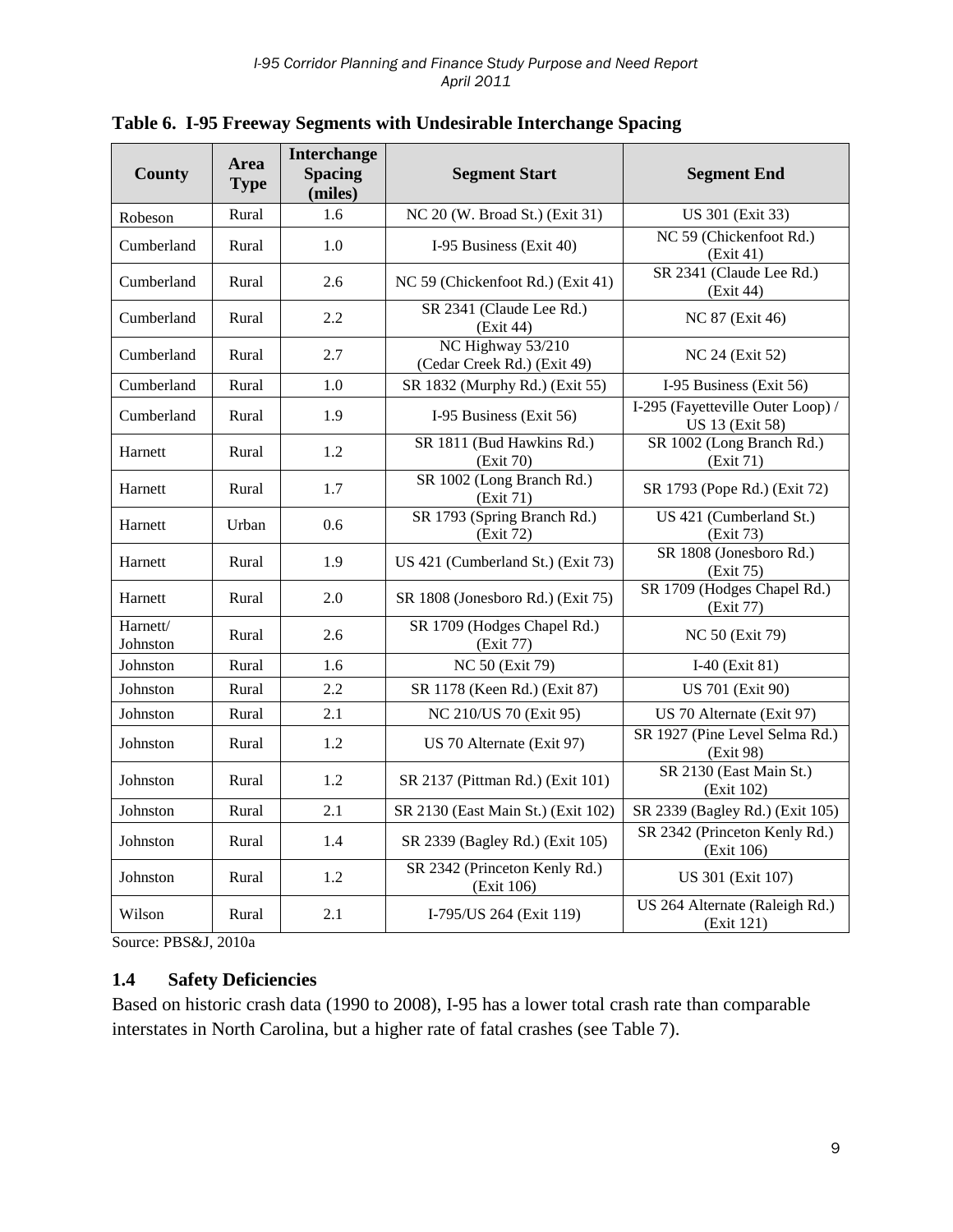| <b>Interstate</b> | <b>Total Crash Rate</b><br><b>(Total Crashes per</b><br><b>100 Million Vehicle</b><br><b>Miles</b> ) | <b>Fatal Crash Rate</b><br>(Fatal Crashes per<br><b>100 Million Vehicle Miles)</b> | <b>Injury Crash Rate</b><br>(Injury Crashes per<br><b>100 Million Vehicle Miles)</b> |
|-------------------|------------------------------------------------------------------------------------------------------|------------------------------------------------------------------------------------|--------------------------------------------------------------------------------------|
| $I-95$            | 58.9                                                                                                 | 1.61                                                                               | 22.7                                                                                 |
| $I-85$            | 85.0                                                                                                 | 0.76                                                                               | 31.8                                                                                 |
| $I-77$            | 91.0                                                                                                 | 0.64                                                                               | 33.6                                                                                 |
| $I-40$            | 65.3                                                                                                 | 0.59                                                                               | 25.0                                                                                 |
| $I-26$            | 61.0                                                                                                 | 0.67                                                                               | 23.5                                                                                 |

**Table 7. Comparison of Historical Crash Rates from 1990-2008 on NC Interstates**

Source: NCDOT Traffic Safety Unit "Historical Interstate Data by Route"

A safety analysis of the I-95 corridor, using The Traffic Engineering Accident Analysis System's Strip Analysis Reports for each county and the Interstate Crash Data spreadsheet (both provided by NCDOT), was performed to establish general crash trends and identify specific crash hot spots. Based on this analysis, fatal crashes are an issue in Robeson and Nash Counties, where safety ratios are less than 1.0 (0.58 for Robeson and 0.79 for Nash). This indicates that fatal crash rates in these counties are statistically greater than average. For non-fatal crashes, the I-95 actual crash rate in all counties is substantially below the critical crash rate, which is a statistically derived value against which a calculated rate can be compared to see if the rate is far enough above an average that something besides chance must be the cause. Overall crash data for I-95 is shown in Table 8. Crash data for I-95 sorted by county are provided in Tables 9 through 16.

**Table 8. Overall Crash Rate for I-95 from the South Carolina State Line to the Virginia State Line (I-5133), September 1, 2006 to August 31, 2009**

| Rate      | <b>Crashes</b> | <b>Crashes per 100 MVM</b> | <b>Statewide</b>  | <b>Critical</b>   |
|-----------|----------------|----------------------------|-------------------|-------------------|
|           |                | (Crash Rate)               | Rate <sup>1</sup> | Rate <sup>2</sup> |
| Total     | 4,328          | 60.19                      | 84.80             | 86.59             |
| Fatal     | 70             | 0.97                       | 0.56              | 0.71              |
| Non Fatal | 1,213          | 16.87                      | 23.80             | 24.75             |
| Night     | 1,367          | 19.01                      | 23.08             | 24.02             |
| Wet       | 950            | 13.21                      | 18.47             | 19.31             |

Source: NCDOT Traffic Safety Unit "Historical Interstate Data by Route"

1-Statewide rate for North Carolina Interstate Highways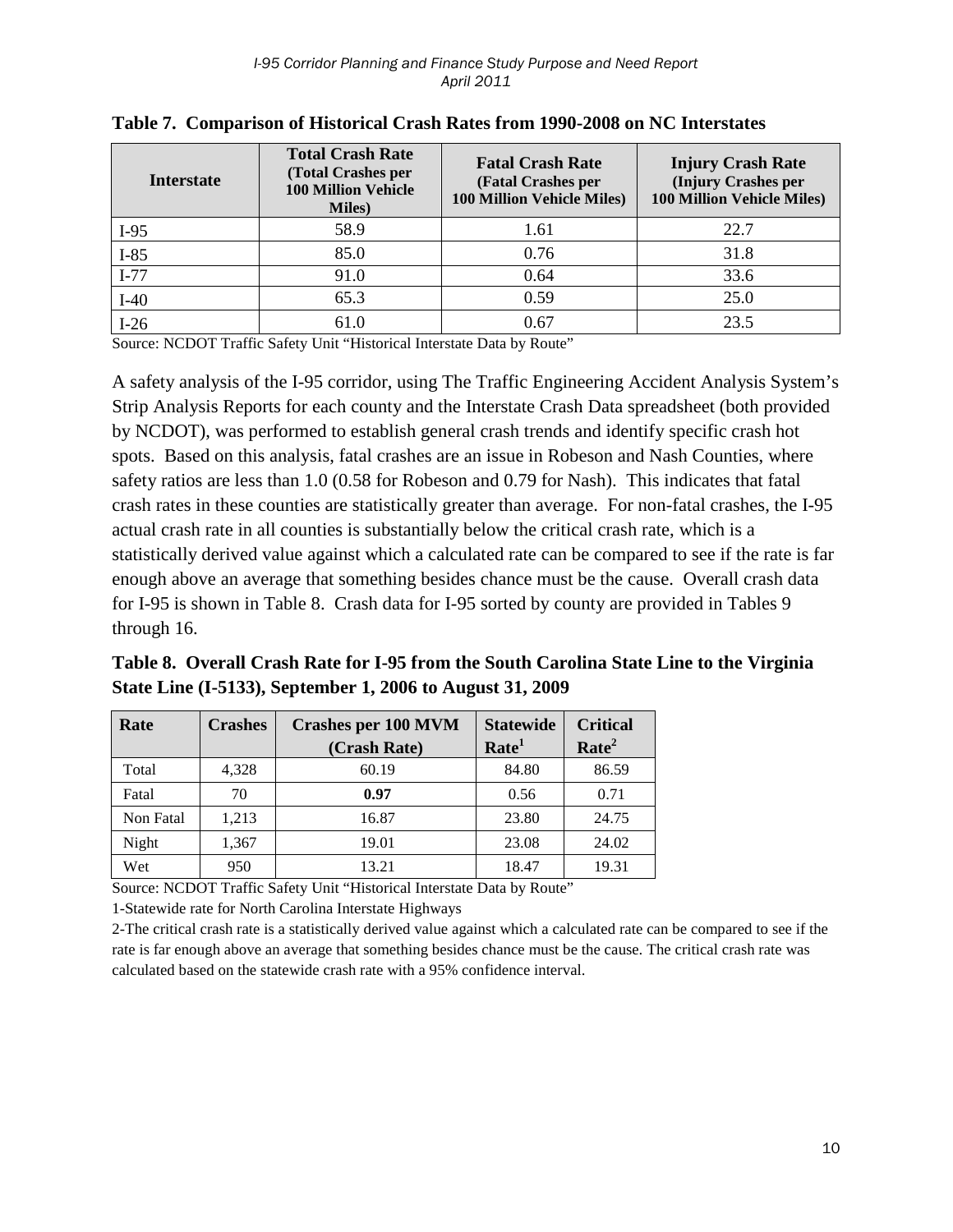## **Table 9. Overall Crash Rate for I-95 in Robeson County**

| Rate      | <b>Crashes</b> | <b>Crashes per 100 MVM</b> | <b>Statewide</b>  | <b>Critical</b>   |
|-----------|----------------|----------------------------|-------------------|-------------------|
|           |                | (Crash Rate)               | Rate <sup>1</sup> | Rate <sup>2</sup> |
| Total     | 1207           | 79.30                      | 84.80             | 88.72             |
| Fatal     | 24             | 1.58                       | 0.56              | 0.91              |
| Non Fatal | 349            | 22.93                      | 23.80             | 25.89             |
| Night     | 355            | 23.32                      | 23.08             | 25.14             |
| Wet       | 314            | 20.63                      | 18.47             | 20.31             |

#### **September 1, 2006 to August 31, 2009**

Source: NCDOT Traffic Safety Unit "Historical Interstate Data by Route"

1-Statewide rate for North Carolina Interstate Highways

2-The critical crash rate is a statistically derived value against which a calculated rate can be compared to see if the rate is far enough above an average that something besides chance must be the cause. The critical crash rate was calculated based on the statewide crash rate with a 95% confidence interval.

#### **Table 10. Overall Crash Rate for I-95 in Cumberland County**

| Rate      | <b>Crashes</b> | <b>Crashes per 100 MVM</b> | <b>Statewide</b>  | <b>Critical</b>   |
|-----------|----------------|----------------------------|-------------------|-------------------|
|           |                | (Crash Rate)               | Rate <sup>1</sup> | Rate <sup>2</sup> |
| Total     | 610            | 46.36                      | 84.80             | 89.01             |
| Fatal     | 6              | 0.46                       | 0.56              | 0.94              |
| Non Fatal | 188            | 14.29                      | 23.80             | 26.05             |
| Night     | 194            | 14.74                      | 23.08             | 25.30             |
| Wet       | 130            | 9.88                       | 18.47             | 20.46             |

#### **September 1, 2006 to August 31, 2009**

Source: NCDOT Traffic Safety Unit "Historical Interstate Data by Route"

1-Statewide rate for North Carolina Interstate Highways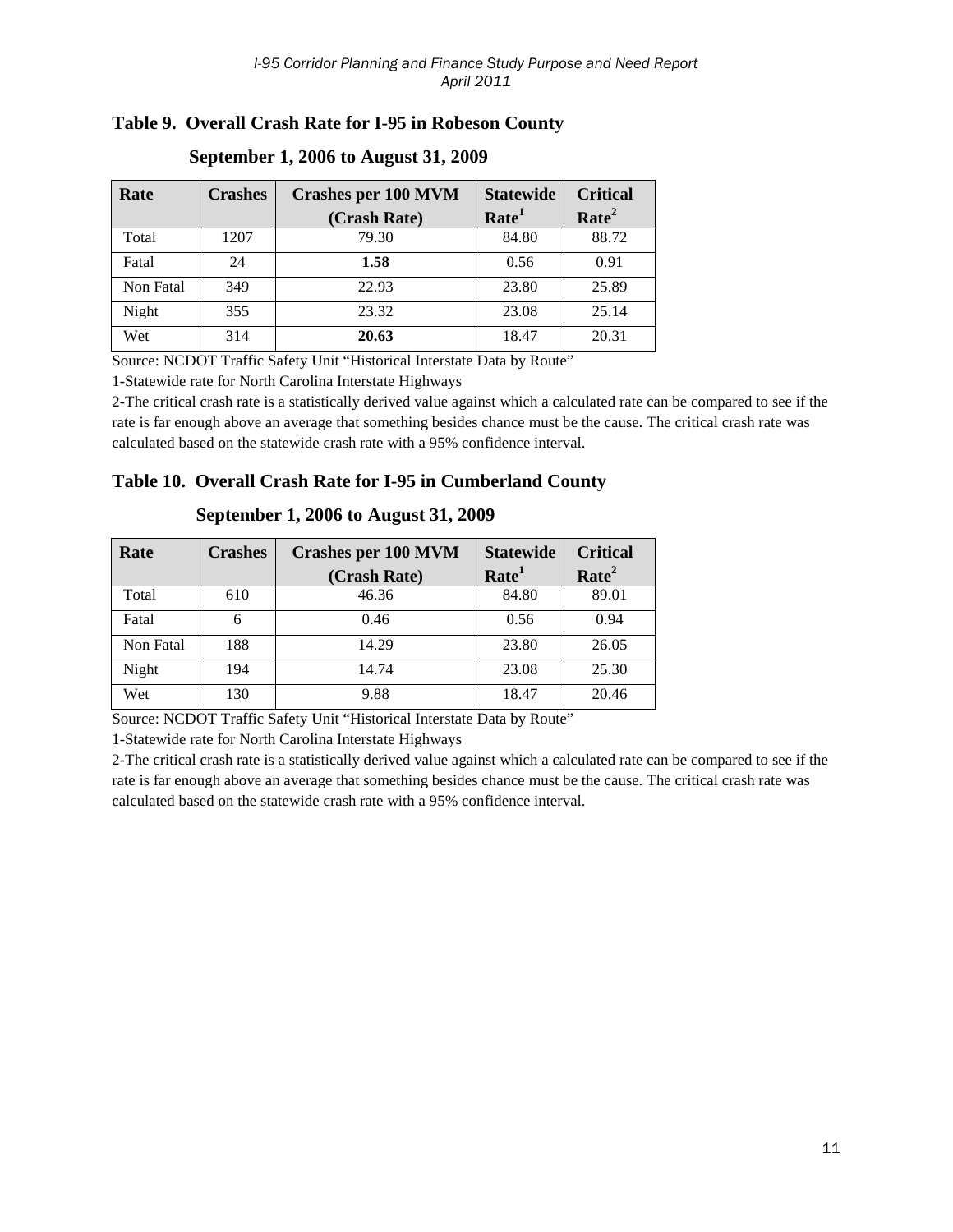## **Table 11. Overall Crash Rate for I-95 in Harnett County**

| Rate      | <b>Crashes</b> | <b>Crashes per 100 MVM</b><br>(Crash Rate) | <b>Statewide</b><br>Rate <sup>1</sup> | <b>Critical</b><br>Rate <sup>2</sup> |
|-----------|----------------|--------------------------------------------|---------------------------------------|--------------------------------------|
| Total     | 213            | 48.85                                      | 84.80                                 | 92.17                                |
| Fatal     | $\mathfrak{D}$ | 0.46                                       | 0.56                                  | 1.26                                 |
| Non Fatal | 60             | 13.27                                      | 23.80                                 | 24.76                                |
| Night     | 66             | 15.14                                      | 23.08                                 | 26.98                                |
| Wet       | 27             | 6.19                                       | 18.47                                 | 21.97                                |

#### **September 1, 2006 to August 31, 2009**

Source: NCDOT Traffic Safety Unit "Historical Interstate Data by Route"

1-Statewide rate for North Carolina Interstate Highways

2-The critical crash rate is a statistically derived value against which a calculated rate can be compared to see if the rate is far enough above an average that something besides chance must be the cause. The critical crash rate was calculated based on the statewide crash rate with a 95% confidence interval.

#### **Table 12. Overall Crash Rate for I-95 in Johnston County**

| Rate      | <b>Crashes</b> | <b>Crashes per 100 MVM</b> | <b>Statewide</b>  | <b>Critical</b>   |
|-----------|----------------|----------------------------|-------------------|-------------------|
|           |                | (Crash Rate)               | Rate <sup>1</sup> | Rate <sup>2</sup> |
| Total     | 713            | 59.89                      | 84.80             | 89.23             |
| Fatal     | 10             | 0.84                       | 0.56              | 0.96              |
| Non Fatal | 158            | 13.27                      | 23.80             | 26.17             |
| Night     | 220            | 18.48                      | 23.08             | 25.41             |
| Wet       | 118            | 9.91                       | 18.47             | 20.56             |

#### **September 1, 2006 to August 31, 2009**

Source: NCDOT Traffic Safety Unit "Historical Interstate Data by Route"

1-Statewide rate for North Carolina Interstate Highways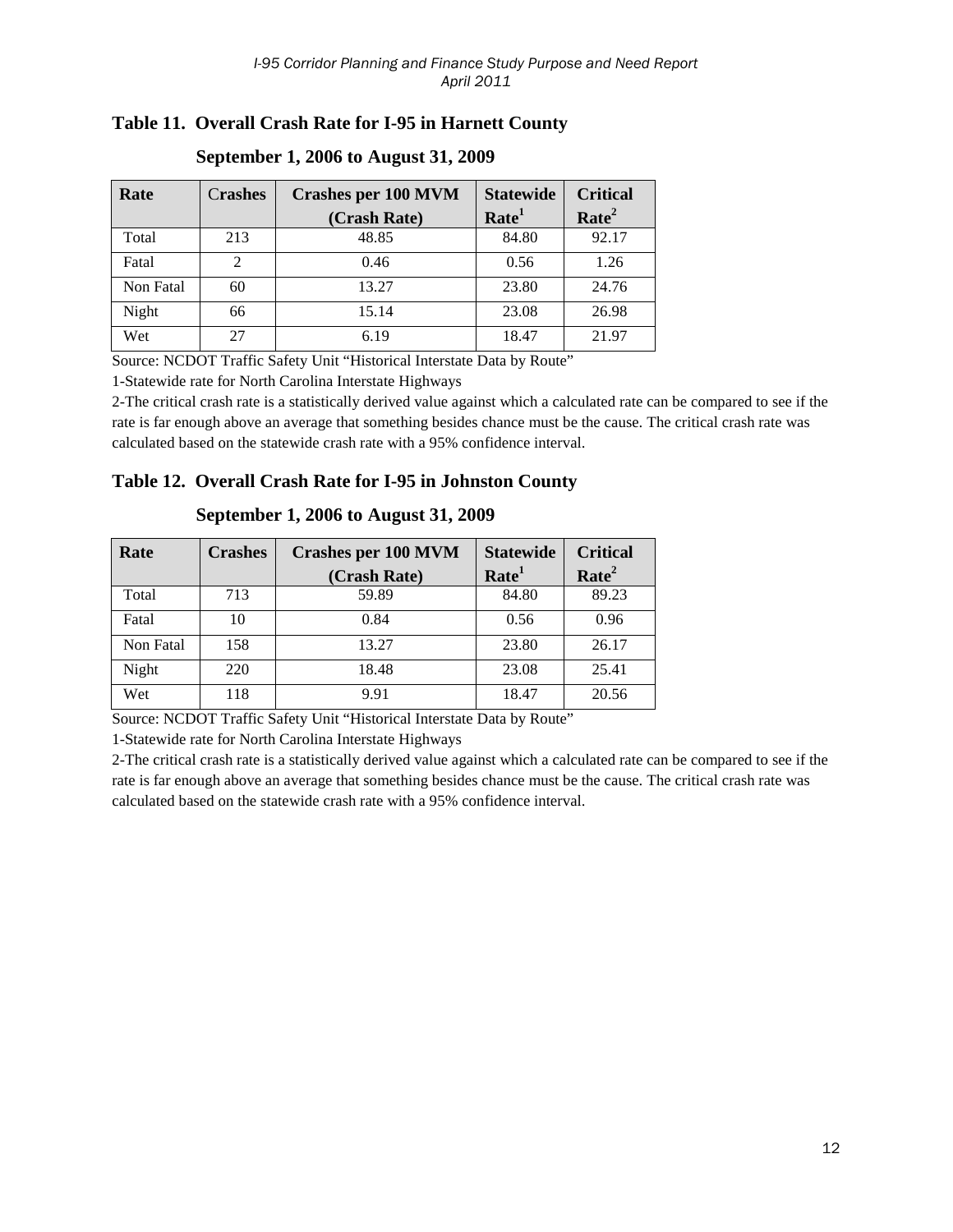## **Table 13. Overall Crash Rate for I-95 in Wilson County**

| Rate      | <b>Crashes</b> | <b>Crashes per 100 MVM</b> | <b>Statewide</b>  | <b>Critical</b>   |
|-----------|----------------|----------------------------|-------------------|-------------------|
|           |                | (Crash Rate)               | Rate <sup>1</sup> | Rate <sup>2</sup> |
| Total     | 236            | 43.50                      | 84.80             | 91.40             |
| Fatal     |                | 0.74                       | 0.56              | 1.18              |
| Non Fatal | 78             | 14.38                      | 23.80             | 27.34             |
| Night     | 97             | 17.88                      | 23.08             | 26.57             |
| Wet       | 48             | 8.85                       | 18.47             | 21.60             |

#### **September 1, 2006 to August 31, 2009**

Source: NCDOT Traffic Safety Unit "Historical Interstate Data by Route"

1-Statewide rate for North Carolina Interstate Highways

2-The critical crash rate is a statistically derived value against which a calculated rate can be compared to see if the rate is far enough above an average that something besides chance must be the cause. The critical crash rate was calculated based on the statewide crash rate with a 95% confidence interval.

#### **Table 14. Overall Crash Rate for I-95 in Nash County**

| Rate      | <b>Crashes</b> | <b>Statewide</b><br><b>Crashes per 100 MVM</b> |                   | <b>Critical</b>   |
|-----------|----------------|------------------------------------------------|-------------------|-------------------|
|           |                | (Crash Rate)                                   | Rate <sup>1</sup> | Rate <sup>2</sup> |
| Total     | 601            | 58.47                                          | 84.80             | 89.57             |
| Fatal     | 13             | 1.26                                           | 0.56              | 0.99              |
| Non Fatal | 175            | 17.03                                          | 23.80             | 26.35             |
| Night     | 210            | 20.43                                          | 23.08             | 25.59             |
| Wet       | 128            | 12.45                                          | 18.47             | 20.72             |

#### **September 1, 2006 to August 31, 2009**

Source: NCDOT Traffic Safety Unit "Historical Interstate Data by Route"

1-Statewide rate for North Carolina Interstate Highways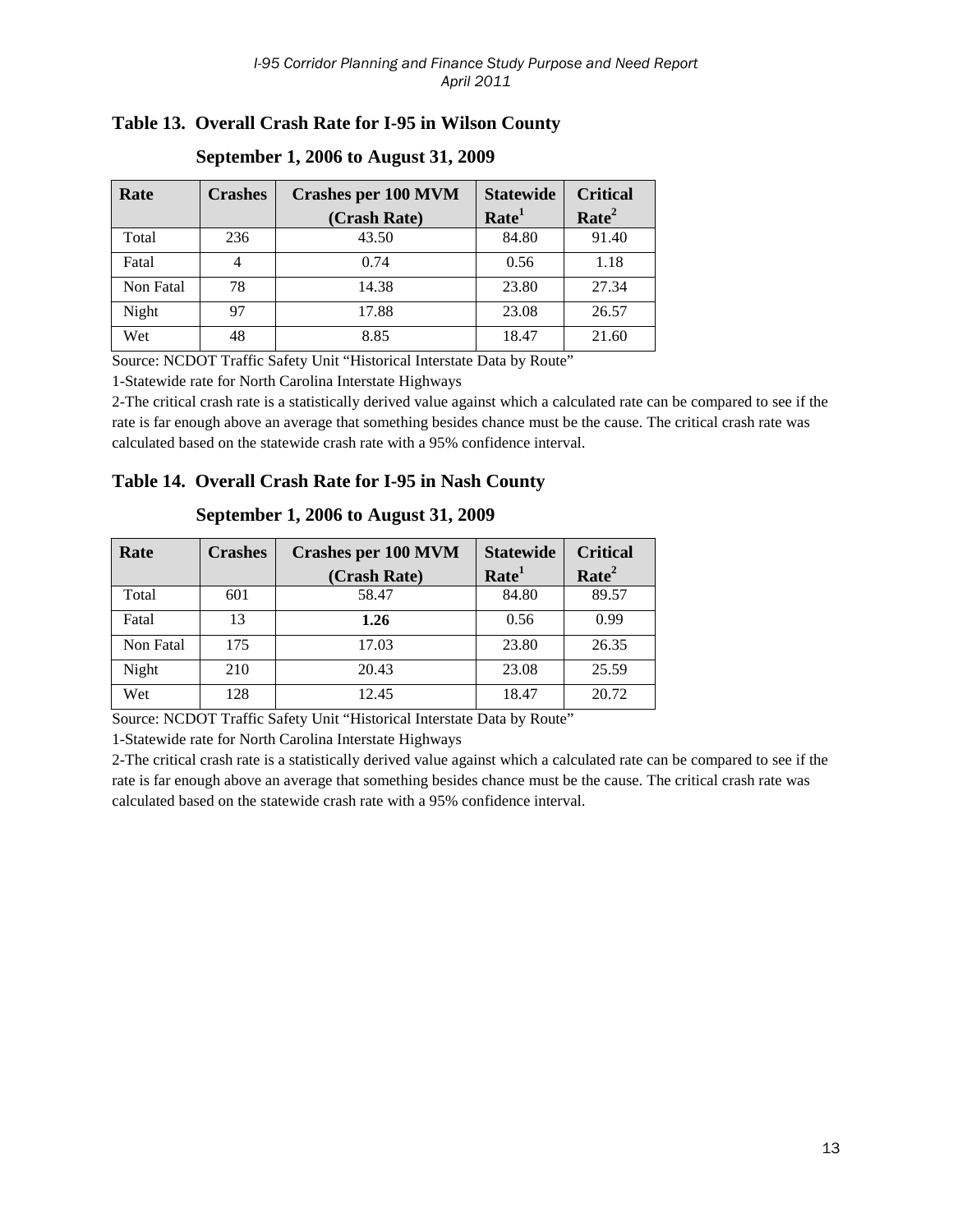## **Table 15. Overall Crash Rate for I-95 in Halifax County**

| Rate      | <b>Crashes</b> | <b>Crashes per 100 MVM</b><br>(Crash Rate) | <b>Statewide</b><br>Rate <sup>1</sup> | <b>Critical</b><br>Rate <sup>2</sup> |
|-----------|----------------|--------------------------------------------|---------------------------------------|--------------------------------------|
| Total     | 606            | 68.46                                      | 84.80                                 | 89.95                                |
| Fatal     |                | 1.02                                       | 0.56                                  | 1.03                                 |
| Non Fatal | 160            | 18.08                                      | 23.80                                 | 26.55                                |
| Night     | 177            | 20.00                                      | 23.08                                 | 25.79                                |
| Wet       | 152            | 17.17                                      | 18.47                                 | 20.90                                |

#### **September 1, 2006 to August 31, 2009**

Source: NCDOT Traffic Safety Unit "Historical Interstate Data by Route"

1-Statewide rate for North Carolina Interstate Highways

2-The critical crash rate is a statistically derived value against which a calculated rate can be compared to see if the rate is far enough above an average that something besides chance must be the cause. The critical crash rate was calculated based on the statewide crash rate with a 95% confidence interval.

#### **Table 16. Overall Crash Rate for I-95 in Northampton County**

| Rate      | <b>Crashes</b> | <b>Crashes per 100 MVM</b> | <b>Statewide</b>  | <b>Critical</b>   |
|-----------|----------------|----------------------------|-------------------|-------------------|
|           |                | (Crash Rate)               | Rate <sup>1</sup> | Rate <sup>2</sup> |
| Total     | 142            | 51.69                      | 84.8              | 94.12             |
| Fatal     |                | 0.73                       | 0.56              | 1.48              |
| Non Fatal | 45             | 16.39                      | 23.8              | 28.82             |
| Night     | 48             | 17.47                      | 23.08             | 28.02             |
| Wet       | 33             | 12.01                      | 18.47             | 22.92             |

**September 1, 2006 to August 31, 2009**

Source: NCDOT Traffic Safety Unit "Historical Interstate Data by Route"

1-Statewide rate for North Carolina Interstate Highways

2-The critical crash rate is a statistically derived value against which a calculated rate can be compared to see if the rate is far enough above an average that something besides chance must be the cause. The critical crash rate was calculated based on the statewide crash rate with a 95% confidence interval.

## <span id="page-14-0"></span>**1.5 Funding Deficiencies**

Past analysis by the NCDOT has estimated the future investment needs for the I-95 corridor to address the issues described above. These previous planning efforts, completed between 2003 and 2010, estimated funding needs between \$3 and \$4 billion for long-range improvements to the I-95 corridor, including roadway widening from 4-lanes to 8-lanes, bridge replacement, pavement reconstruction, congestion management, and routine maintenance (PBS&J, 2003, 2010b). The current State Transportation Improvement Program (STIP) only has funding to address a small portion of the currently projected needs for I-95; current funds primarily allow for resurfacing and bridge rehabilitation.

Based on NCDOT's Long-Range Statewide Multimodal Transportation Plan (NCDOT, 2004), the total amount available for transportation improvements and maintenance over the next 25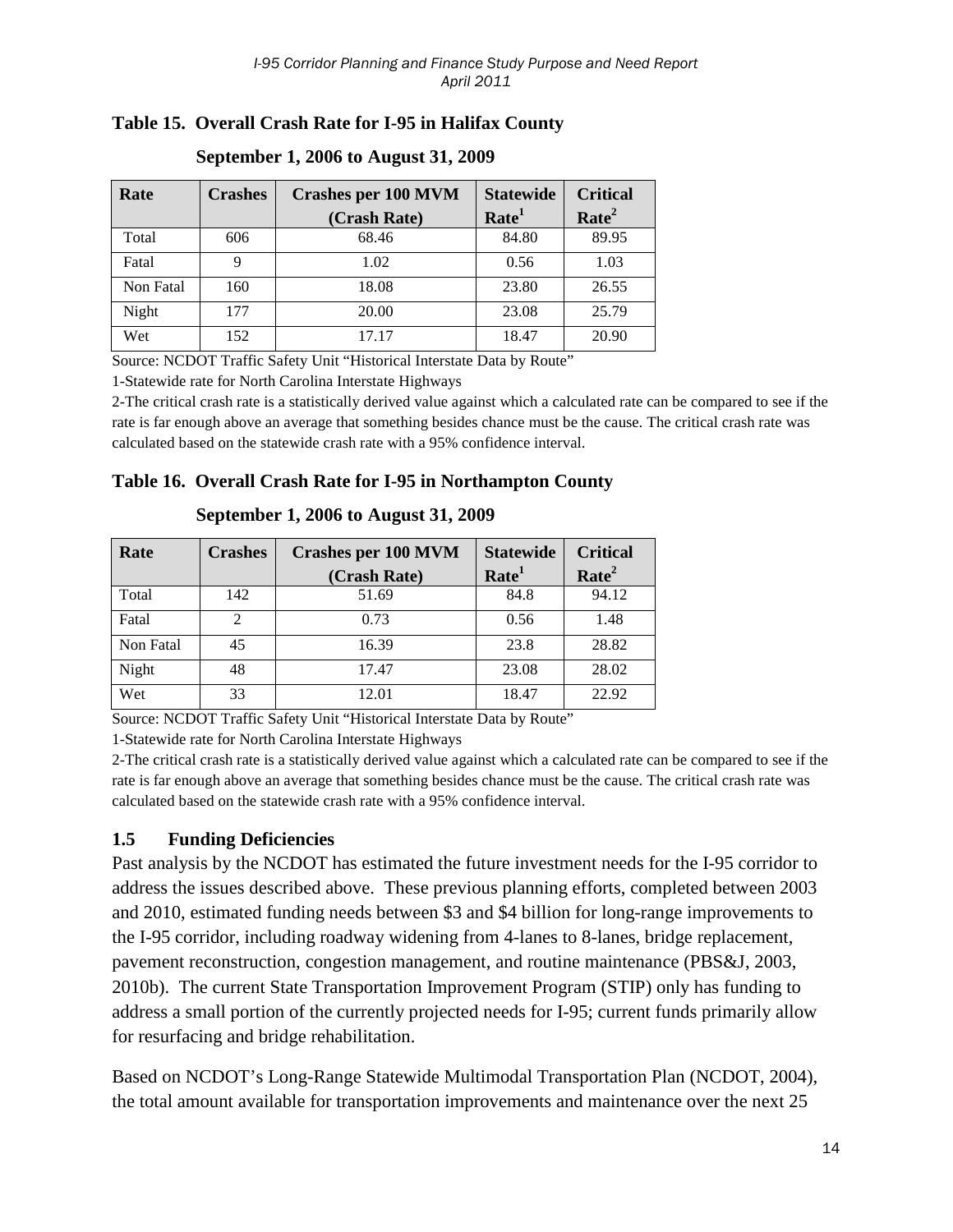years is \$55 billion (in constant 2001 dollars). The same plan also estimated that NCDOT has approximately \$85 billion in multimodal transportation needs. Clearly, these projected financial needs far exceed the funding currently captured by the current STIP funding mechanism.

Without additional funding, the I-95 projects in the 2009-2015 TIP could not be completed before 2025 at the current rate that projects have been funded. Assuming an ongoing funding stream to the I-95 corridor of \$365 million every six years, or \$61 million per year, it would take 65 years to address the \$4 billion in currently needed improvements to I-95, assuming constant buying power.

# <span id="page-15-0"></span>**2.0 I-95 PROJECT PURPOSE**

Based on the discussion above, the purpose of improvements to the I-95 corridor in North Carolina is to:

- Improve infrastructure
	- o Improve bridges (replace functionally obsolete and structurally deficient bridges along the I-95 corridor)
	- o Improve pavement (rehabilitate existing pavement and sub-pavement to provide a roadway that is capable of handling the projected future traffic volumes)
	- o Improve interchange ramp designs (correct functionally obsolete ramp configurations)
	- o Improve interchange spacing (correct interchange spacing to meet current FHWA requirements.
- Improve capacity (widen roadway to accommodate predicted future traffic volumes and provide an acceptable LOS).
	- o Improve urban segments to LOS D or better in the design year (2040)
	- o Improve rural segments to LOS C or better in the design year (2040)
- Reduce the fatality rate along I-95 corridor (through changes/upgrades to roadway geometry or the use of intelligent transportation systems (ITS), guardrail, rumble strips, etc.)
- Develop a feasible funding strategy that will allow the identified improvements to be fully implemented within a reasonable timeframe.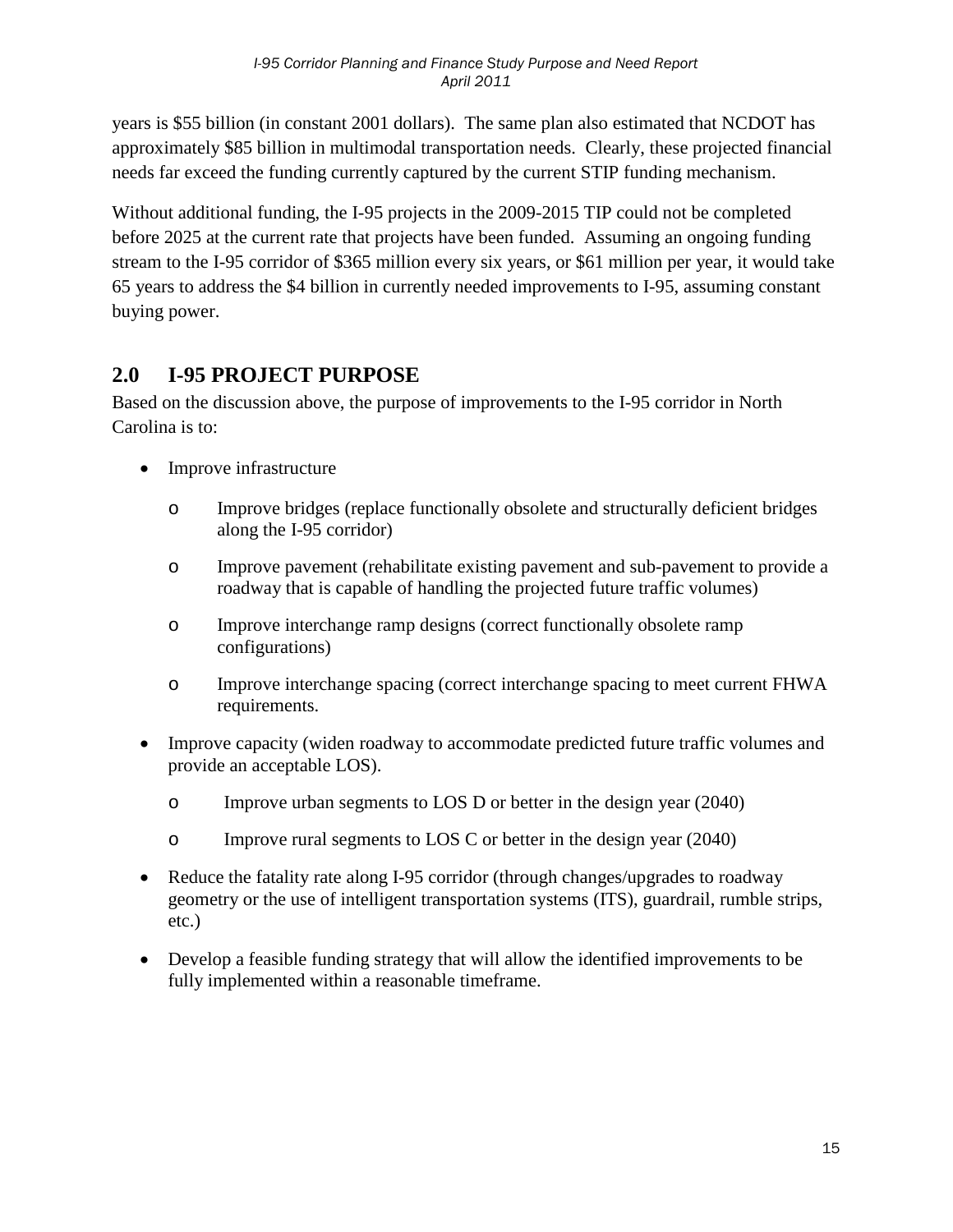## <span id="page-16-0"></span>**3.0 REFERENCES**

- I-95 Corridor Coalition, undated. I-95 Corridor Facts and Stats. I-95 Corridor Coalition, Rockville, MD. Project website viewed 4/4/2011: [http://www.i95coalition.org/i95/Home/I95CorridorFacts/tabid/173/Default.aspx.](http://www.i95coalition.org/i95/Home/I95CorridorFacts/tabid/173/Default.aspx)
- Michael Baker Engineering, Inc., 2010. I-95 Corridor Planning and Finance Study (T.I.P. Project I-5133) Environmental Screening Findings Memorandum. Report for NCDOT Project Development and Environmental Analysis. March, 2010. Raleigh, NC.
- North Carolina Department of Transportation (NCDOT), 2004. Charting a New Direction for NCDOT: North Carolina's Long-Range Statewide Multimodal Transportation Plan. NCDOT Preconstruction Branch, Raleigh, NC. Website viewed April 4, 2011: [http://www.ncdot.org/doh/PRECONSTRUCT/tpb/statewideplan/pdf/NCStatewideTransp](http://www.ncdot.org/doh/PRECONSTRUCT/tpb/statewideplan/pdf/NCStatewideTransportationPlan.pdf) [ortationPlan.pdf](http://www.ncdot.org/doh/PRECONSTRUCT/tpb/statewideplan/pdf/NCStatewideTransportationPlan.pdf)
- NCDOT 2009. Historical Interstate Crash Data. NCDOT Traffic Safety Unit, Raleigh, NC.
- PBS&J, 2003. Feasibility of Tolling I-95. Report for NCDOT Project Development and Environmental Analysis. Raleigh, NC.
- PBS&J, 2010a. I-95 Planning and Finance Study, Study Area Needs Assessment. Report for NCDOT Project Development and Environmental Analysis. Raleigh, NC.
- PBS&J, 2010b. I-95 Planning and Finance Study, Feasibility of Tolling Interstate Highways Entering North Carolina in Cooperation of Surrounding States. Report for NCDOT Project Development and Environmental Analysis. Raleigh, NC.
- Transportation Research Board, 2000. 2000 National Research Council. Highway Capacity Manual. Special Report 209. Fourth Edition. Washington, DC.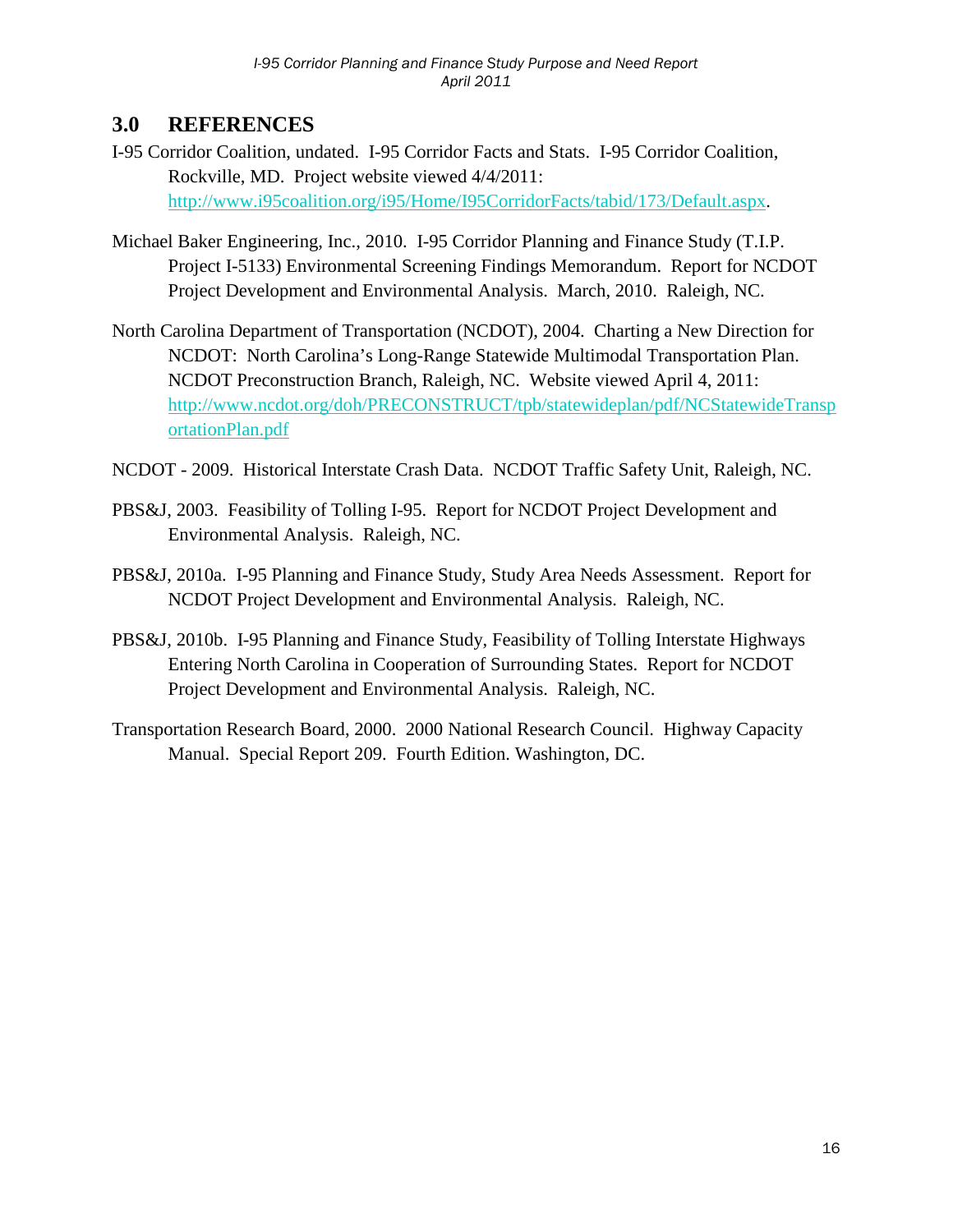# **APPENDIX 1**

## **Traffic Estimates**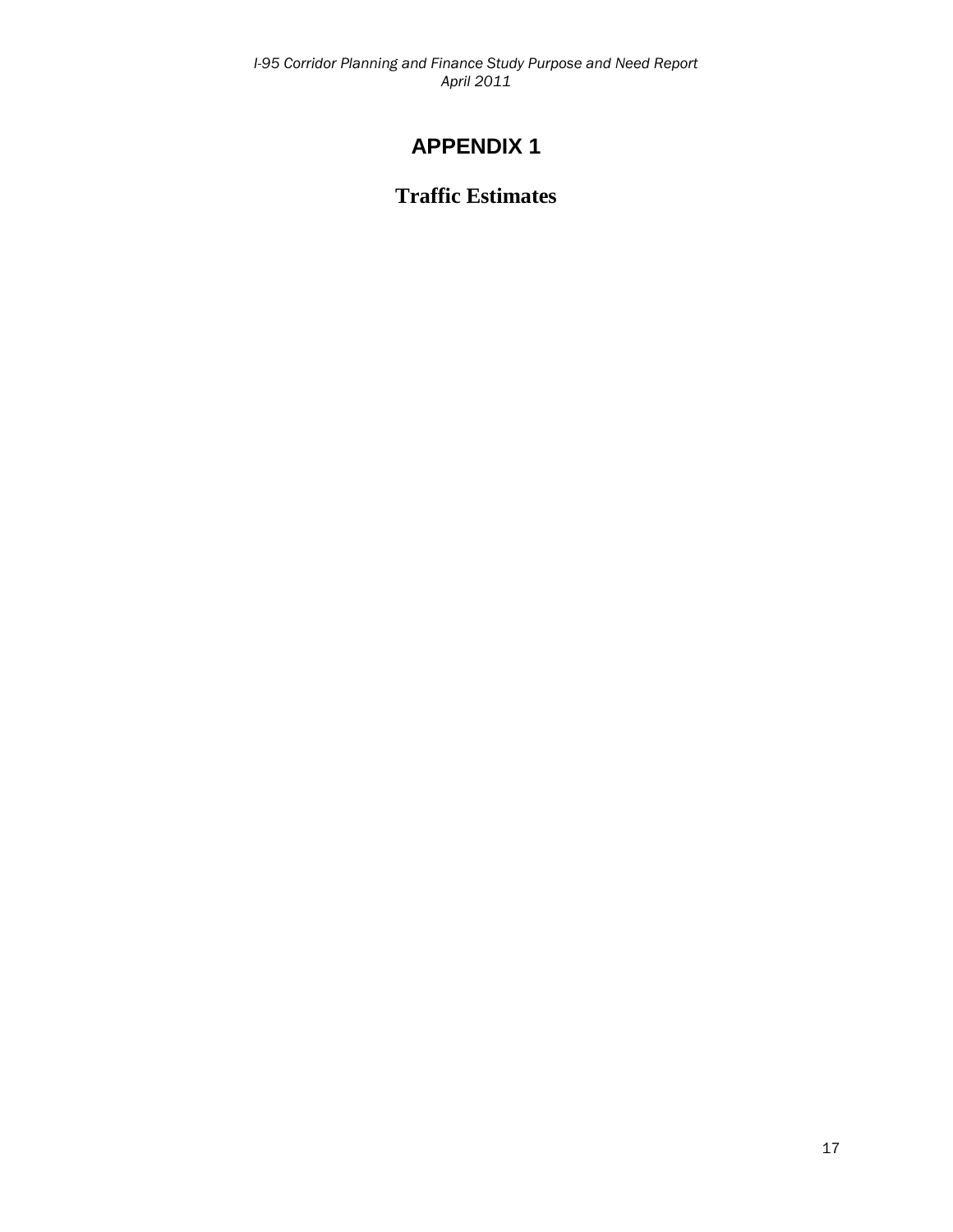| <b>Segment From</b>                    | <b>Segment to</b>                      | County     | <b>AADT</b> | # Lanes        | 2008<br>LOS   |
|----------------------------------------|----------------------------------------|------------|-------------|----------------|---------------|
| South Carolina                         |                                        |            |             |                |               |
| State Line                             | NC 130 (Exit2)                         | Robeson    | 30,000      | $\overline{4}$ | B             |
| NC 130 (Exit2)                         | SR 2455 (Raynham<br>Rd.) (Exit 7)      | Robeson    | 31,000      | $\overline{4}$ | B             |
| SR 2455 (Raynham                       | SR 1003 (South                         |            |             |                |               |
| Rd.) (Exit 7)                          | Chicken Rd.) (Exit10)                  | Robeson    | 32,000      | $\overline{4}$ | B             |
| SR 1003 (South                         |                                        |            |             |                |               |
| Chicken Rd.) (Exit10)                  | <b>US74 (Exit14)</b>                   | Robeson    | 34,000      | $\overline{4}$ | $\mathbf C$   |
| <b>US74</b> (Exit14)                   | NC 72 (Exit17)                         | Robeson    | 35,000      | $\overline{4}$ | $\mathcal{C}$ |
|                                        | SR 1536 (Carthage Rd.)                 |            |             |                |               |
| NC 72 (Exit17)                         | (Exit19)                               | Robeson    | 45,000      | $\overline{4}$ | D             |
| SR 1536 (Carthage Rd.)                 | NC 211 (North Roberts                  |            |             |                | D             |
| (Exit19)<br>NC 211 (North Roberts      | Ave.) (Exit20)<br>US 301 (Fayetteville | Robeson    | 44,000      | $\overline{4}$ |               |
| Ave.) (Exit20)                         | Rd.) (Exit 22)                         | Robeson    | 40,000      | $\overline{4}$ | $\mathbf C$   |
| US 301 (Fayetteville                   |                                        |            |             |                |               |
| Rd.) (Exit 22)                         | US 301 (Exit 25)                       | Robeson    | 37,000      | $\overline{4}$ | $\mathbf C$   |
|                                        | NC 20 (W. Broad St.)                   |            |             |                |               |
| US 301 (Exit 25)                       | (Exit 31)                              | Robeson    | 37,000      | $\overline{4}$ | $\mathsf{C}$  |
| NC 20 (W. Broad St.)                   |                                        |            |             |                |               |
| (Exit 31)                              | US 301 (Exit 33)                       | Robeson    | 38,000      | $\overline{4}$ | $\mathsf{C}$  |
|                                        | I-95 Business                          | Robeson/   |             |                |               |
| US 301 (Exit 33)                       | (Exit 40)                              | Cumberland | 39,000      | $\overline{4}$ | $\mathsf{C}$  |
| I-95 Business                          | NC59 (Chickenfoot                      |            |             |                |               |
| (Exit 40)                              | Rd.) (Exit 41)                         | Cumberland | 32,000      | $\overline{4}$ | B             |
| NC59 (Chickenfoot                      | SR2341 (Claude Lee                     |            |             |                | $\mathbf C$   |
| Rd.) (Exit 41)<br>SR2341 (Claude Lee   | Rd.) (Exit 44)                         | Cumberland | 36,000      | $\overline{4}$ |               |
| Rd.) (Exit 44)                         | <b>NC87</b> (Exit 46)                  | Cumberland | 38,000      | $\overline{4}$ | $\mathbf C$   |
|                                        | NC 53/210 (Cedar Creek                 |            |             |                |               |
| <b>NC87</b> (Exit 46)                  | Rd.) (Exit 49)                         | Cumberland | 40,000      | $\overline{4}$ | $\mathbf C$   |
| NC 53/210 (Cedar Creek                 |                                        |            |             |                |               |
| Rd.) (Exit 49)                         | <b>NC24</b> (Exit 52)                  | Cumberland | 35,000      | $\overline{4}$ | $\mathsf{C}$  |
|                                        | SR 1832 (Murphy Rd.)                   |            |             |                |               |
| NC24 (Exit 52)                         | (Exit 55)                              | Cumberland | 33,000      | $\overline{4}$ | $\mathbf C$   |
| SR 1832 (Murphy Rd.)<br>(Exit 55)      | I-95 Business<br>(Exit56)              | Cumberland | 33,000      | $\overline{4}$ | $\mathcal{C}$ |
|                                        | I-295 (Fayetteville                    |            |             |                |               |
| I-95 Business                          | Outer Loop)                            |            |             |                |               |
| (Exit56)                               | /US13 (Exit 58)                        | Cumberland | 44,000      | $\overline{4}$ | $D^2$         |
| I-295 (Fayetteville                    |                                        |            |             |                |               |
| Outer Loop)                            | SR1815 (Wade                           |            |             |                |               |
| /US13 (Exit 58)                        | Stedman Rd.) (Exit 61)                 | Cumberland | 43,000      | $\overline{4}$ | $\mathsf{C}$  |
| SR1815 (Wade                           | NC2 (Godwin                            |            |             |                |               |
| Stedman Rd.) (Exit 61)                 | Falcon Rd.) (Exit 65)                  | Cumberland | 43,000      | $\overline{4}$ | ${\bf C}$     |
| NC2 (Godwin                            | SR 1811 (Bud Hawkins                   | Cumberland |             |                |               |
| Falcon Rd.) (Exit 65)                  | Rd.) (Exit 70)                         | Harnett    | 43,000      | $\overline{4}$ | $\mathbf C$   |
| SR 1811 (Bud Hawkins<br>Rd.) (Exit 70) | SR 1002 (Long Branch<br>Rd.)(Exit 71)  | Harnett    | 43,000      | $\overline{4}$ | $\mathbf C$   |
| SR 1002 (Long Branch                   | SR 1793 (Pope Rd.)                     |            |             |                |               |
| Rd.)(Exit 71)                          | (Exit 72)                              | Harnett    | 44,000      | $\overline{4}$ | $D^2$         |
| SR 1793 (Pope Rd.)                     | US421 (Cumberland                      |            |             |                |               |
| (Exit 72)                              | St.) (Exit 73)                         | Harnett    | 45,000      | 6 <sup>1</sup> | $\mathbf C$   |

## Table A-1. I-95 Mainline Traffic Operations for 2008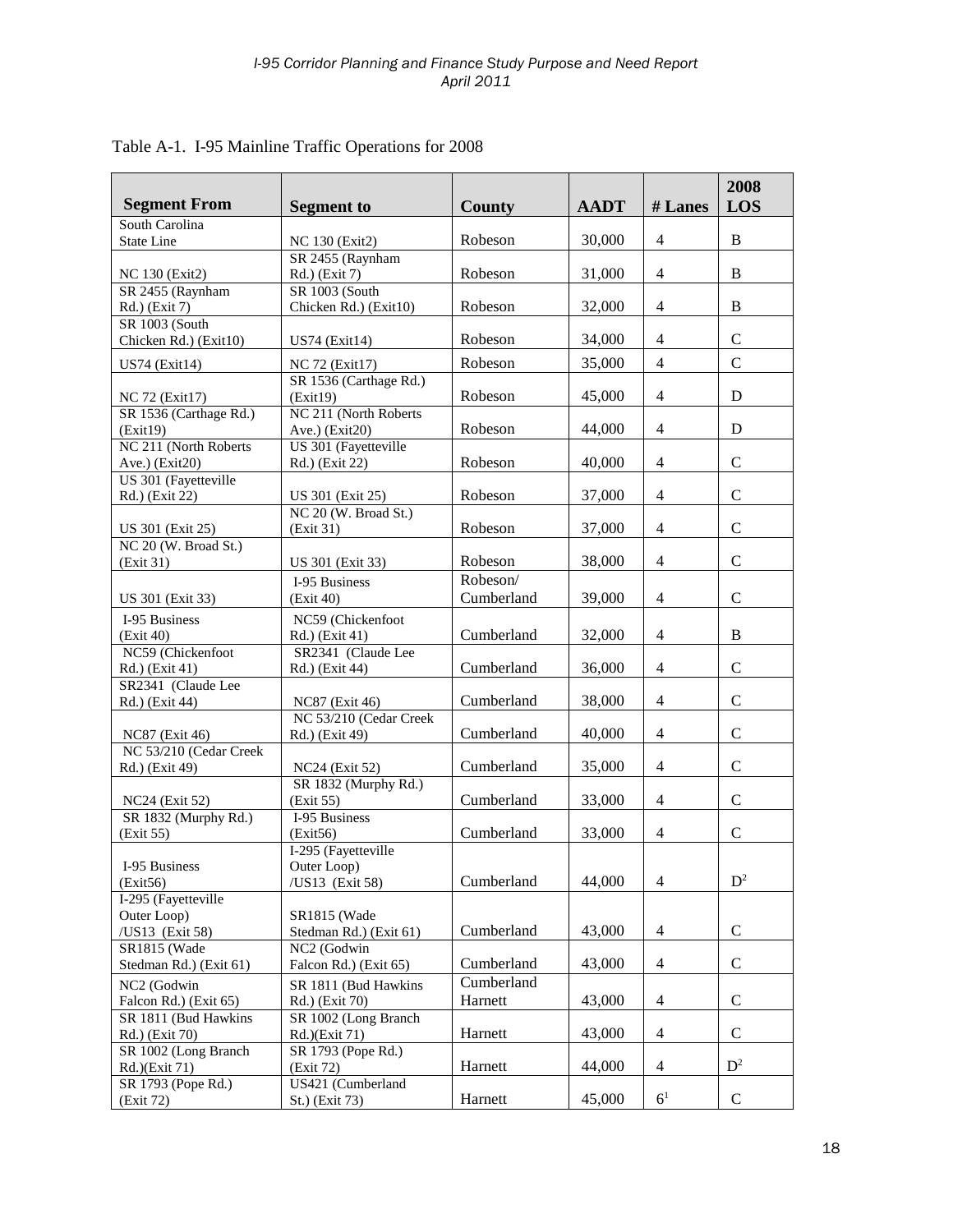| <b>Segment From</b>                            | <b>Segment</b> to                         | County                  | <b>AADT</b> | # Lanes                  | 2008<br>LOS   |
|------------------------------------------------|-------------------------------------------|-------------------------|-------------|--------------------------|---------------|
| US421 (Cumberland<br>St.) (Exit 73)            | SR 1808 (Jonesboro<br>Rd.)(Exit 75)       | Harnett                 | 46,000      | $\overline{4}$           | $D^2$         |
| SR 1808 (Jonesboro                             | SR 1709 (Hodges<br>Chapel Rd.)(Exit 77)   | Harnett                 | 46,000      | $\overline{4}$           | $D^2$         |
| Rd.)(Exit 75)<br>SR 1709 (Hodges               |                                           | Harnett/                |             |                          |               |
| Chapel Rd.)(Exit 77)                           | <b>NC50</b> (Exit 79)                     | Johnston                | 46,000      | $\overline{4}$           | $D^2$         |
| <b>NC50 (Exit 79)</b>                          | $I-40$ (Exit 81)                          | Johnston                | 50,000      | 6 <sup>1</sup>           | $\mathbf C$   |
| I-40 (Exit 81)                                 | SR 1178 (Keen<br>Rd.) (Exit 87)           | Johnston                | 33,000      | $\overline{4}$           | $\mathbf C$   |
| SR 1178 (Keen<br>Rd.) (Exit 87)                | <b>US701</b> (Exit 90)                    | Johnston                | 34,000      | $\overline{4}$           | $\mathbf C$   |
| <b>US701</b> (Exit 90)                         | SR 1007 (Brogden Rd.)<br>(Exit 93)        | Johnston                | 37,000      | $\overline{4}$           | $\mathbf C$   |
| SR 1007 (Brogden Rd.)<br>(Exit 93)             | NC 210/US70 (Exit 95)                     | Johnston                | 37,000      | $\overline{4}$           | $\mathbf C$   |
| NC 210/US70 (Exit 95)                          | US70Alternate (Exit 97)                   | Johnston                | 35,000      | $\overline{4}$           | $\mathbf C$   |
|                                                | SR 1927 (Pine Level                       |                         |             |                          |               |
| US70Alternate (Exit 97)<br>SR 1927 (Pine Level | Selma Rd.)(Exit 98)                       | Johnston                | 35,000      | $\overline{4}$           | $\mathbf C$   |
| Selma Rd.)(Exit 98)                            | SR2137 (Pittman Rd.)<br>(Exit 101)        | Johnston                | 35,000      | $\overline{4}$           | $\mathcal{C}$ |
| SR2137 (Pittman Rd.)                           | SR2130 (East Main                         |                         |             |                          |               |
| (Exit 101)<br>SR2130 (East Main                | St.)(Exit 102)<br>SR2339 (Bagley Rd.)     | Johnston                | 35,000      | $\overline{4}$           | $\mathbf C$   |
| St.)(Exit 102)                                 | (Exit 105)                                | Johnston                | 34,000      | $\overline{4}$           | $\mathbf C$   |
| SR2339 (Bagley Rd.)<br>(Exit 105)              | SR2342 (Princeton<br>Kenly Rd.)(Exit 106) | Johnston                | 34,000      | $\overline{4}$           | $\mathbf C$   |
| SR2342 (Princeton                              |                                           |                         |             |                          |               |
| Kenly Rd.)(Exit 106)                           | <b>US301</b> (Exit 107)                   | Johnston<br>Johnston/   | 33,000      | $\overline{4}$           | $\mathcal{C}$ |
| US301 (Exit 107)                               | NC42(Exit 116)                            | Wilson                  | 29,000      | $\overline{4}$           | B             |
| NC42(Exit 116)                                 | I-795/US 264<br>(Exit 119)                | Wilson                  | 29,000      | $\overline{4}$           | $\, {\bf B}$  |
| I-795/US 264                                   | US 264 Alternate                          |                         |             |                          |               |
| (Exit 119)<br>US 264 Alternate                 | (Raleigh Rd.)(Exit 121)                   | Wilson<br>Wilson/       | 32,000      | $\overline{4}$           | $\mathcal{C}$ |
| (Raleigh Rd.)(Exit 121)                        | NC97 (Exit 127)                           | <b>Nash</b>             | 33,000      | $\overline{4}$           | $\mathbf C$   |
| NC97 (Exit 127)                                | SR 1717 (Sandy Cross<br>Rd.) (Exit 132)   | Nash                    | 32,000      | $\overline{4}$           | $\mathbf C$   |
| SR 1717 (Sandy Cross                           |                                           |                         |             |                          |               |
| Rd.) (Exit 132)                                | <b>US64 (Exit 138)</b>                    | Nash                    | 32,000      | $\overline{\mathcal{A}}$ | $\mathsf{C}$  |
| <b>US64</b> (Exit 138)                         | NC43 (Exit 141)                           | Nash                    | 38,000      | $\overline{4}$           | $\mathbf C$   |
| NC43 (Exit 141)                                | NC4 (Exit1 45)                            | Nash                    | 37,000      | $\overline{4}$           | $\mathsf{C}$  |
| <b>NC4</b> (Exit1 45)                          | NC33 (Exit 150)                           | Nash                    | 36,000      | $\overline{\mathcal{A}}$ | $\mathsf{C}$  |
| NC33 (Exit 150)                                | NC481 (Exit 154)                          | Nash/<br>Halifax        | 35,000      | $\overline{4}$           | $\mathsf{C}$  |
| NC481 (Exit 154)                               | NC561 (Exit 160)                          | Halifax                 | 35,000      | $\overline{4}$           | $\mathsf{C}$  |
| NC561 (Exit 160)                               | NC903 (Exit 168)                          | Halifax                 | 35,000      | $\overline{4}$           | $\mathsf{C}$  |
| NC903 (Exit 168)                               | NC125 (Exit 171)                          | Halifax                 | 36,000      | 4                        | $\mathbf C$   |
|                                                | <b>US158</b>                              |                         |             |                          |               |
| NC125 (Exit 171)                               | (Julian R Allsbrook<br>Hwy) (Exit 173)    | Halifax                 | 34,000      | $\overline{4}$           | $\mathsf{C}$  |
| <b>US158</b><br>(Julian R Allsbrook            | NC46 (Exit 176)                           | Halifax/<br>Northampton | 36,000      | $\overline{4}$           | $\mathsf{C}$  |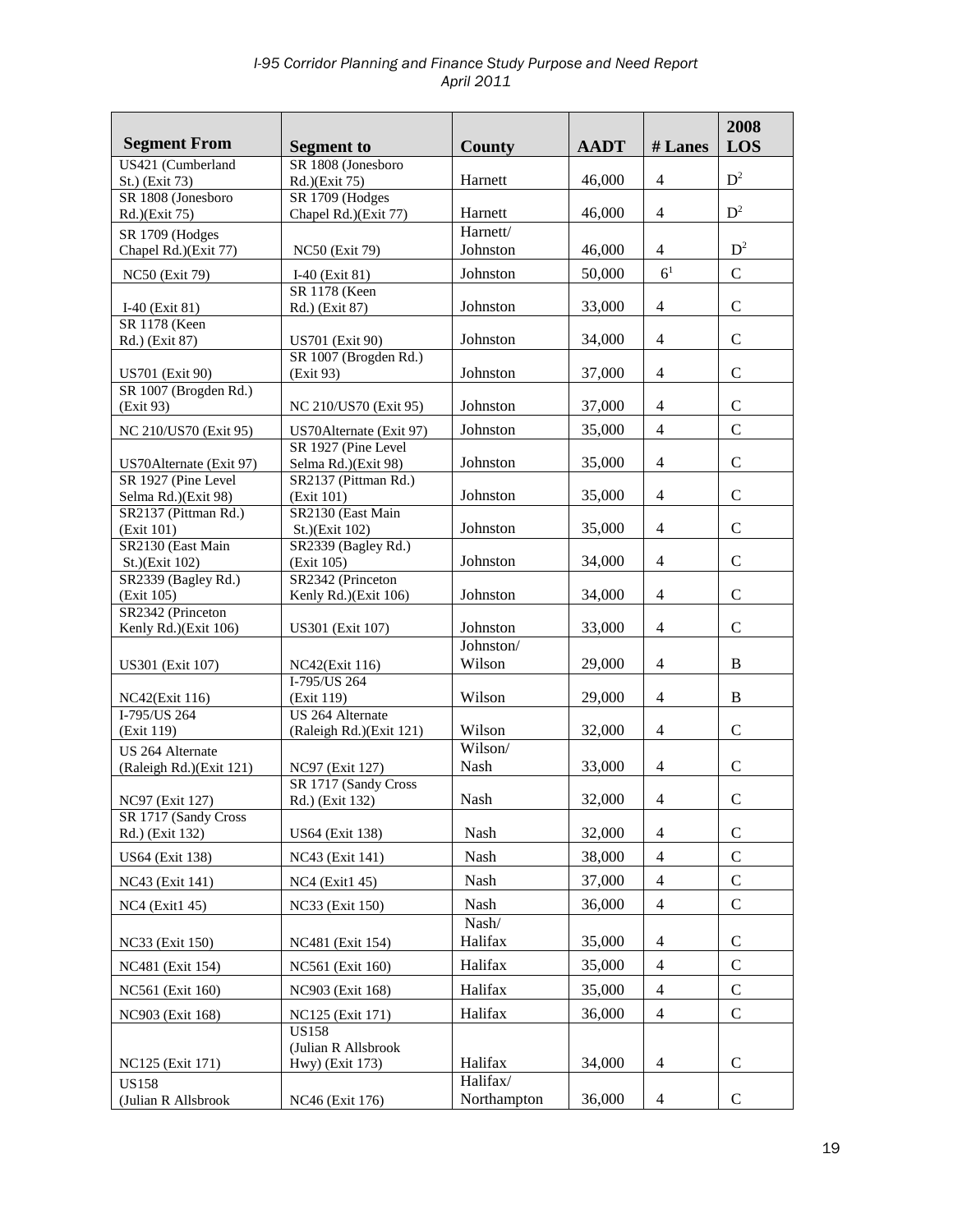| <b>Segment From</b> | <b>Segment to</b>      | County      | <b>AADT</b> | # Lanes | 2008<br><b>LOS</b> |
|---------------------|------------------------|-------------|-------------|---------|--------------------|
| Hwy) (Exit 173)     |                        |             |             |         |                    |
| NC46 (Exit 176)     | <b>NC48</b> (Exit 180) | Northampton | 32,000      | 4       |                    |
| NC48 (Exit 180)     | Virginia State Line    | Northampton | 33,000      | 4       |                    |

Source: PBS&J, 2010a

1. Freeway segment contains 2 continuous lanes and 1 auxiliary lane in each direction.

2. These segments with LOS D are located in rural areas and thus do not meet the NCDOT minimum LOS standard.

|  |  | Table A-2. Projected I-95 Mainline Traffic Operations for 2040 |  |  |
|--|--|----------------------------------------------------------------|--|--|
|--|--|----------------------------------------------------------------|--|--|

|                                           |                                               |            |             |                          |                | Year  | Year     |
|-------------------------------------------|-----------------------------------------------|------------|-------------|--------------------------|----------------|-------|----------|
|                                           |                                               |            |             | #                        | 2040           | 6     | 8        |
| <b>Segment From</b>                       | <b>Segment</b> to                             | County     | <b>AADT</b> | Lanes                    | LOS            | Lanes | Lanes    |
| South Carolina                            |                                               |            |             |                          |                |       |          |
| <b>State Line</b>                         | <b>NC</b> 130 (Exit2)                         | Robeson    | 42,200      | $\overline{4}$           | $D^2$          | 2039  | Post2040 |
|                                           | SR 2455 (Raynham                              |            |             |                          |                |       |          |
| <b>NC</b> 130 (Exit2)                     | Rd.) (Exit 7)                                 | Robeson    | 43,200      | $\overline{4}$           | $D^2$          | 2037  | Post2040 |
| SR 2455 (Raynham                          | SR 1003 (South                                |            |             |                          |                |       |          |
| Rd.) (Exit 7)                             | Chicken Rd.) (Exit10)                         | Robeson    | 44,800      | $\overline{4}$           | $D^2$          | 2033  | Post2040 |
| SR 1003 (South                            |                                               |            |             |                          |                |       |          |
| Chicken Rd.) (Exit10)                     | <b>US74 (Exit14)</b>                          | Robeson    | 48,600      | $\overline{4}$           | $D^2$          | 2026  | Post2040 |
| <b>US74 (Exit14)</b>                      | NC 72 (Exit17)                                | Robeson    | 46,600      | $\overline{4}$           | $D^2$          | 2028  | Post2040 |
|                                           | SR 1536 (Carthage Rd.)                        |            |             |                          |                |       |          |
| NC 72 (Exit17)                            | (Exit19)                                      | Robeson    | 66,200      | $\overline{4}$           | F              | 2009  | Post2040 |
| SR 1536 (Carthage Rd.)                    | NC 211 (North Roberts                         |            |             |                          |                |       |          |
| (Exit19)                                  | Ave.) (Exit20)                                | Robeson    | 63,000      | $\overline{4}$           | ${\rm F}$      | 2009  | Post2040 |
| NC 211 (North Roberts)                    | US 301 (Fayetteville                          |            |             |                          |                |       |          |
| Ave.) (Exit20)                            | Rd.) (Exit 22)                                | Robeson    | 56,000      | 4                        | F              | 2018  | Post2040 |
| US 301 (Fayetteville                      |                                               |            |             |                          |                |       |          |
| Rd.) (Exit 22)                            | US 301 (Exit 25)<br>NC 20 (W. Broad St.)      | Robeson    | 51,600      | $\overline{4}$           | Е              | 2015  | Post2040 |
| US 301 (Exit 25)                          | (Exit 31)                                     | Robeson    | 49,600      | $\overline{4}$           | $D^2$          | 2018  | Post2040 |
| NC 20 (W. Broad St.)                      |                                               |            |             |                          |                |       |          |
| (Exit 31)                                 | US 301 (Exit 33)                              | Robeson    | 50,600      | $\overline{4}$           | E              | 2017  | Post2040 |
|                                           | FutureI-295                                   |            |             |                          |                |       |          |
| US 301 (Exit 33)                          | (New Interchange)                             | Robeson    | 54,800      | 4                        | Е              | 2014  | Post2040 |
| Future I-295                              | I-95 Business                                 | Robeson/   |             |                          |                |       |          |
| (New Interchange)                         | (Exit 40)                                     | Cumberland | 58,000      | 4                        | F              | 2013  | Post2040 |
| I-95 Business                             | NC59 (Chickenfoot                             |            |             |                          |                |       |          |
| (Exit 40)                                 | Rd.) (Exit 41)                                | Cumberland | 46,000      | $\overline{4}$           | $\mathbf{D}^2$ | 2033  | Post2040 |
| NC59 (Chickenfoot                         | SR2341 (Claude Lee                            |            |             |                          |                |       |          |
| Rd.) (Exit 41)                            | Rd.) (Exit 44)                                | Cumberland | 47,400      | $\overline{4}$           | $D^2$          | 2027  | Post2040 |
| SR2341 (Claude Lee                        |                                               |            |             |                          |                |       |          |
| Rd.) (Exit 44)                            | NC87 (Exit 46)                                | Cumberland | 53,400      | $\overline{4}$           | E              | 2017  | Post2040 |
|                                           | NC 53/210 (Cedar                              |            |             |                          |                |       |          |
| <b>NC87</b> (Exit 46)<br>NC 53/210 (Cedar | Creek Rd.) (Exit 49)                          | Cumberland | 57,400      | $\overline{4}$           | $\mathbf{F}$   | 2011  | Post2040 |
| Creek Rd.) (Exit 49)                      |                                               | Cumberland | 46,400      | $\overline{4}$           | $D^2$          | 2029  |          |
|                                           | <b>NC24</b> (Exit 52)<br>SR 1832 (Murphy Rd.) |            |             |                          |                |       | Post2040 |
| NC <sub>24</sub> (Exit 52)                | (Exit 55)                                     | Cumberland | 44,800      | $\overline{\mathcal{A}}$ | $D^2$          | 2034  | Post2040 |
| SR 1832 (Murphy Rd.)                      | I-95 Business                                 |            |             |                          |                |       |          |
| (Exit 55)                                 | (Exit56)                                      | Cumberland | 45,200      | $\overline{4}$           | $D^2$          | 2033  | Post2040 |
|                                           | I-295 (Fayetteville                           |            |             |                          |                |       |          |
| I-95 Business                             | Outer Loop)                                   |            |             |                          |                |       |          |
| (Exit56)                                  | /US13 (Exit 58)                               | Cumberland | 67,200      | $\overline{4}$           | F              | 2009  | 2035     |
| I-295 (Fayetteville                       | SR1815 (Wade                                  |            |             |                          |                |       |          |
| Outer Loop)                               | Stedman Rd.) (Exit 61)                        | Cumberland | 71,200      | $\overline{4}$           | $\mathbf{F}$   | 2009  | 2032     |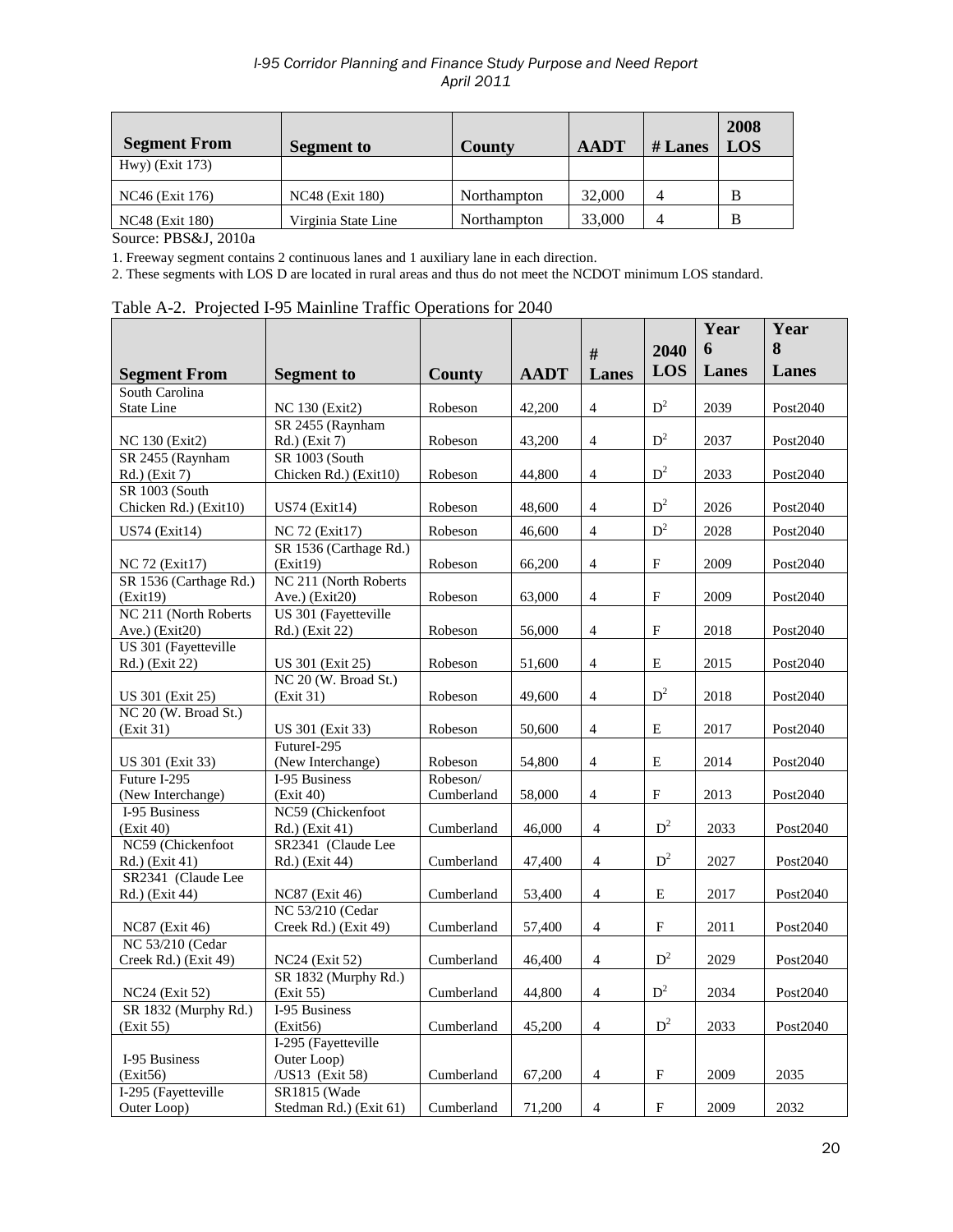|                                               |                                              |                      |             |                |                           | Year<br>6 | Year<br>8 |
|-----------------------------------------------|----------------------------------------------|----------------------|-------------|----------------|---------------------------|-----------|-----------|
|                                               |                                              |                      |             | #              | 2040<br>LOS               | Lanes     | Lanes     |
| <b>Segment From</b><br>/US13 (Exit 58)        | <b>Segment to</b>                            | County               | <b>AADT</b> | <b>Lanes</b>   |                           |           |           |
|                                               |                                              |                      |             |                |                           |           |           |
| <b>SR1815 (Wade</b><br>Stedman Rd.) (Exit 61) | NC2 (Godwin<br>Falcon Rd.) (Exit 65)         | Cumberland           | 71,600      | $\overline{4}$ | $_{\rm F}$                | 2009      | 2032      |
| NC2 (Godwin                                   | SR 1811 (Bud Hawkins                         | Cumberland/          |             |                |                           |           |           |
| Falcon Rd.) (Exit 65)                         | Rd.) (Exit 70)                               | Harnett              | 71,600      | $\overline{4}$ | $\mathbf{F}$              | 2009      | 2032      |
| SR 1811 (Bud Hawkins                          | SR 1002 (Long Branch                         |                      |             |                |                           |           |           |
| Rd.) (Exit 70)                                | Rd.)(Exit 71)                                | Harnett              | 71,200      | $\overline{4}$ | $_{\rm F}$                | 2009      | 2032      |
| SR 1002 (Long Branch                          | SR 1793 (Pope Rd.)                           |                      |             |                |                           |           |           |
| Rd.)(Exit 71)<br>SR 1793 (Pope Rd.)           | (Exit 72)<br>US421 (Cumberland               | Harnett              | 72,200      | $\overline{4}$ | $\mathbf{F}$              | 2009      | 2031      |
| (Exit 72)                                     | St.) (Exit 73)                               | Harnett              | 74,000      | 6 <sup>1</sup> | $\boldsymbol{\mathrm{F}}$ | 2017      | 2040      |
| US421 (Cumberland                             | SR 1808 (Jonesboro                           |                      |             |                |                           |           |           |
| St.) (Exit 73)                                | Rd.)(Exit 75)                                | Harnett              | 75,000      | $\overline{4}$ | $\boldsymbol{\mathrm{F}}$ | 2009      | 2028      |
| SR 1808 (Jonesboro                            | SR 1709 (Hodges                              |                      |             |                |                           |           |           |
| Rd.)(Exit 75)                                 | Chapel Rd.)(Exit 77)                         | Harnett              | 75,200      | $\overline{4}$ | ${\bf F}$                 | 2009      | 2028      |
| SR 1709 (Hodges<br>Chapel Rd.)(Exit 77)       | <b>NC50</b> (Exit 79)                        | Harnett/<br>Johnston | 75,200      | 4              | $\mathbf F$               | 2009      | 2028      |
|                                               |                                              |                      |             |                |                           |           |           |
| <b>NC50</b> (Exit 79)                         | $I-40$ (Exit 81)                             | Johnston             | 80,400      | 6 <sup>1</sup> | $\mathbf F$               | 2013      | 2036      |
| I-40 (Exit 81)                                | SR 1178 (Keen<br>Rd.) (Exit 87)              | Johnston             | 48,000      | $\overline{4}$ | $D^2$                     | 2027      | Post2040  |
| <b>SR 1178 (Keen</b>                          |                                              |                      |             |                |                           |           |           |
| Rd.) (Exit 87)                                | <b>US701</b> (Exit 90)                       | Johnston             | 48,800      | $\overline{4}$ | $D^2$                     | 2025      | Post2040  |
|                                               | SR 1007 (Brogden Rd.)                        |                      |             |                |                           |           |           |
| <b>US701 (Exit 90)</b>                        | (Exit 93)                                    | Johnston             | 50,800      | $\overline{4}$ | E                         | 2018      | Post2040  |
| SR 1007 (Brogden Rd.)                         |                                              |                      |             |                |                           |           |           |
| (Exit 93)                                     | NC 210/US70 (Exit 95)<br>US70Alternate (Exit | Johnston             | 50,600      | $\overline{4}$ | E                         | 2019      | Post2040  |
| NC 210/US70 (Exit 95)                         | 97)                                          | Johnston             | 48,000      | $\overline{4}$ | $D^2$                     | 2026      | Post2040  |
|                                               | SR 1927 (Pine Level                          |                      |             |                |                           |           |           |
| US70Alternate (Exit 97)                       | Selma Rd.)(Exit 98)                          | Johnston             | 47,800      | $\overline{4}$ | $D^2$                     | 2026      | Post2040  |
| SR 1927 (Pine Level                           | SR2137 (Pittman Rd.)                         |                      |             |                |                           |           |           |
| Selma Rd.)(Exit 98)<br>SR2137 (Pittman Rd.)   | (Exit 101)<br>SR2130 (East Main              | Johnston             | 47,800      | $\overline{4}$ | $D^2$                     | 2026      | Post2040  |
| (Exit 101)                                    | St.)(Exit 102)                               | Johnston             | 47,400      | $\overline{4}$ | $\mathbb{D}^2$            | 2027      | Post2040  |
| SR2130 (East Main                             | SR2339 (Bagley Rd.)                          |                      |             |                |                           |           |           |
| St.)(Exit 102)                                | (Exit 105)                                   | Johnston             | 46,800      | $\overline{4}$ | $D^2$                     | 2029      | Post2040  |
| SR2339 (Bagley Rd.)                           | SR2342 (Princeton                            |                      |             |                |                           |           |           |
| (Exit 105)                                    | Kenly Rd.)(Exit 106)                         | Johnston             | 45,800      | 4              | $\mathbf{D}^2$            | 2031      | Post2040  |
| SR2342 (Princeton<br>Kenly Rd.)(Exit 106)     | US301 (Exit 107)                             | Johnston             | 45,400      | $\overline{4}$ | $D^2$                     | 2032      | Post2040  |
|                                               |                                              | Johnston/            |             |                |                           |           |           |
| US301 (Exit 107)                              | NC42(Exit 116)                               | Wilson               | 40,600      | $\overline{4}$ | $D^2$                     | 2038      | Post2040  |
|                                               | I-795/US 264                                 |                      |             |                |                           |           |           |
| NC42(Exit 116)                                | (Exit 119)                                   | Wilson               | 41,000      | $\overline{4}$ | $D^2$                     | 2037      | Post2040  |
| I-795/US 264                                  | US 264 Alternate                             |                      |             |                |                           |           |           |
| (Exit 119)<br>US 264 Alternate                | (Raleigh Rd.)(Exit 121)                      | Wilson<br>Wilson/    | 50,400      | $\overline{4}$ | E                         | 2022      | Post2040  |
| (Raleigh Rd.)(Exit 121)                       | NC97 (Exit 127)                              | Nash                 | 52,000      | $\overline{4}$ | $\mathbf F$               | 2020      | Post2040  |
|                                               | SR 1717 (Sandy Cross                         |                      |             |                |                           |           |           |
| NC97 (Exit 127)                               | Rd.)(Exit 132)                               | Nash                 | 49,600      | $\overline{4}$ | E                         | 2023      | Post2040  |
| SR 1717 (Sandy Cross                          | SR 1770 (Sunset Ave.)                        |                      |             |                |                           |           |           |
| Rd.) (Exit 132)<br>SR 1770 (Sunset Ave.)      | (New Interchange)                            | Nash                 | 50,200      | $\overline{4}$ | E                         | 2036      | Post2040  |
| (New Interchange)                             | <b>US64</b> (Exit 138)                       | Nash                 | 50,200      | $\overline{4}$ | Ε                         | 2036      | Post2040  |
|                                               |                                              |                      |             |                |                           |           |           |
| US64 (Exit 138)                               | NC43 (Exit 141)                              | Nash                 | 62,000      | $\overline{4}$ | $\mathbf F$               | 2021      | Post2040  |